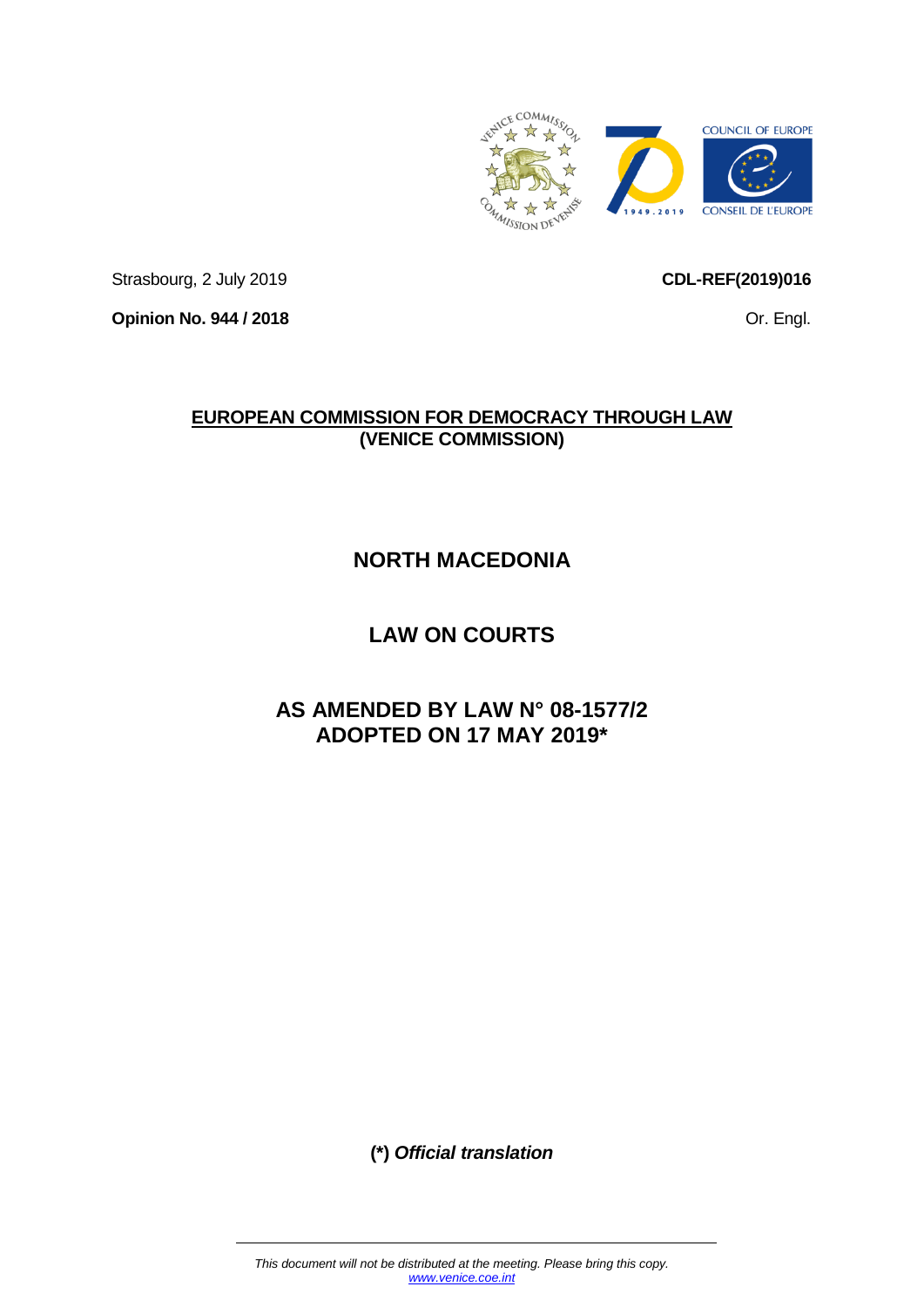#### **LAW ON COURTS**

#### **I. BASIC PRINCIPLES**

#### **Article 1**

(1) The judicial power shall be exercised by the courts in the Republic of Macedonia. (2) The courts shall be autonomous and independent state bodies.

#### **Article 2**

(1) The courts shall rule and establish their decisions on the basis of the Constitution, laws and international agreements ratified in accordance with the Constitution.

(2) In the application of law, the judges shall protect the human freedoms and rights.

#### **Article 3**

The goals and functions of the judicial power shall include: - impartial application of law, regardless of the position and capacity of the parties, - protection, respect and promotion of human rights and fundamental freedoms, provision of equity, equality, no discrimination on any ground, and - provision of legal certainty based on the rule of law.

#### **Article 4**

The court shall adjudicate in a procedure prescribed by law:

- on human and citizens' rights and legal interests,

- on disputes between citizens and other legal entities,

- on crimes and misdemeanors, and

- on other matters that, under law, fall within the competence of the court.

# **Article 5**

(1) The courts shall protect the human and citizens' freedoms and rights and the rights of the other legal entities in the Republic of Macedonia.

(2) The citizens and the other legal entities shall be guaranteed judicial protection with regard to the lawfulness of individual acts of state administrative bodies or organizations and the other bodies exercising public powers.

#### **Article 6**

(1) Everyone shall be entitled to equal access to the courts with regard to protection of their rights and legal interests.

(2) When deciding about citizens' rights and obligations and deciding about criminal liability, everyone shall be entitled to fair and public trial before an independent and impartial court established by law within a reasonable period of time.

(3) No one can be limited the access to the courts with regard to protection of their fundamental rights and freedoms due to lack of material assets.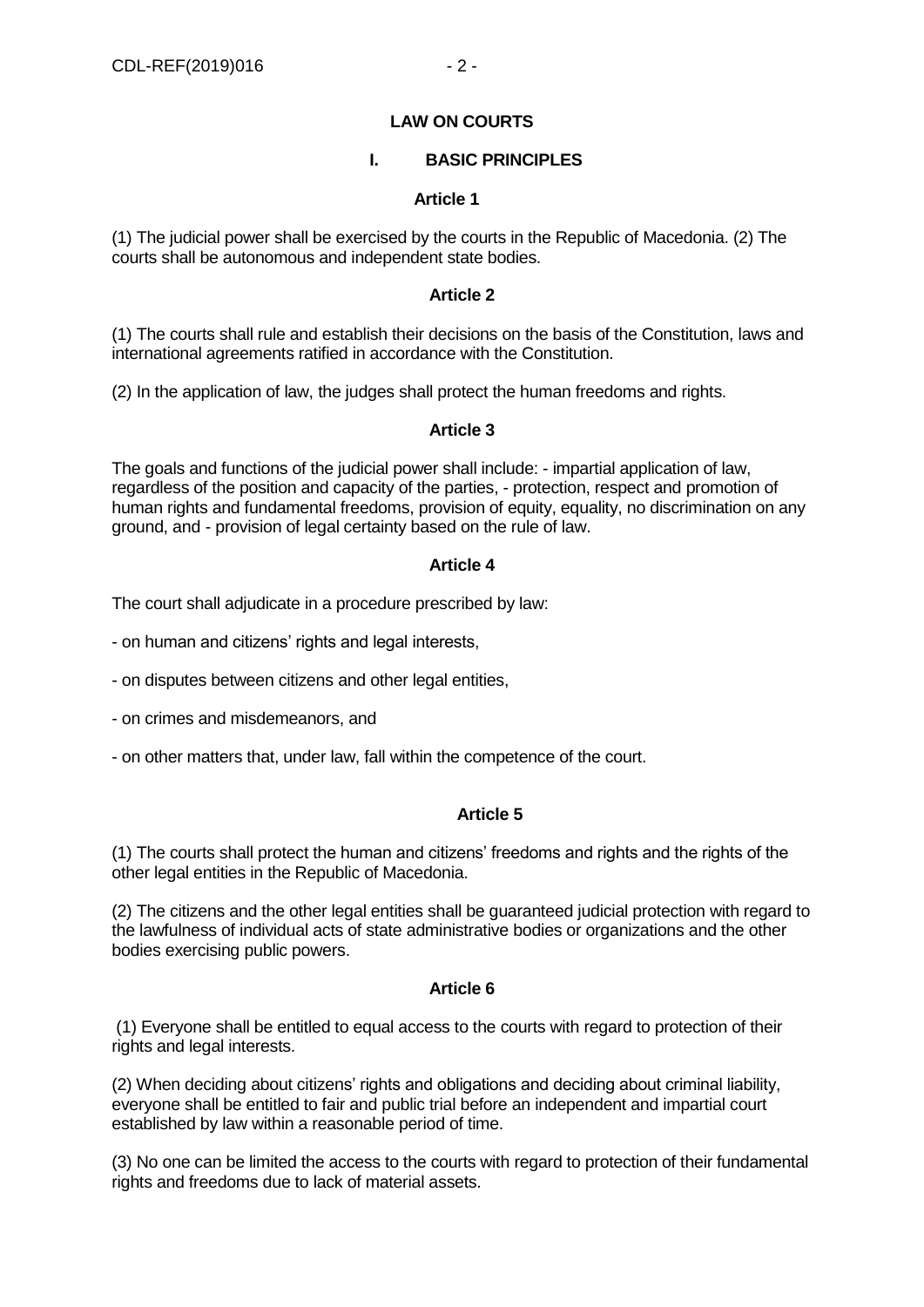# **Article 7**

The cases that come before the court for decision shall be distributed electronically among the judges according to the time of receipt of the case in the court, excluding any influence on the manner of distribution by the president of the court, the judge or the court administration, through the automated computer system for the management of court cases, in accordance with the law.

# **Article 8**

(1) The court shall invoke the lack of jurisdiction only when a law explicitly provides for authority of another state body to decide on a particular request.

(2) The court cannot reject a request related to the exercise of a particular right by reason of a legal gap and shall be obliged to decide upon it, by invoking the general principles of law, unless explicitly prohibited by law.

# **Article 9**

No one shall be excused from the procedure before the court, unless the Constitution and the international agreements ratified in accordance with the Constitution establish cases of immunity.

# **Article 10**

(1) The procedure before the court shall be regulated by law and shall be based on the following principles:

- legality and legitimacy,
- equality of parties,
- trial within a reasonable period of time,
- fairness,
- publicity and transparency,
- contradiction,
- two instance procedure,
- sitting in a panel,
- oral hearings,
- directness,
- the right to defense, that is, representation,
- free evaluation of evidence, and
- economy.

(2) The laws on separate procedures shall in detail regulate the principles of the procedures, the manner of their conducting and the possible exemptions to certain principles.

# **Article 11**

(1) The judge shall decide impartially by applying the law on the basis of free evaluation of the evidence.

(2) Any form of influence on the independence, impartiality and autonomy of the judge in the exercise of the judicial office on any grounds and by any entity shall be prohibited.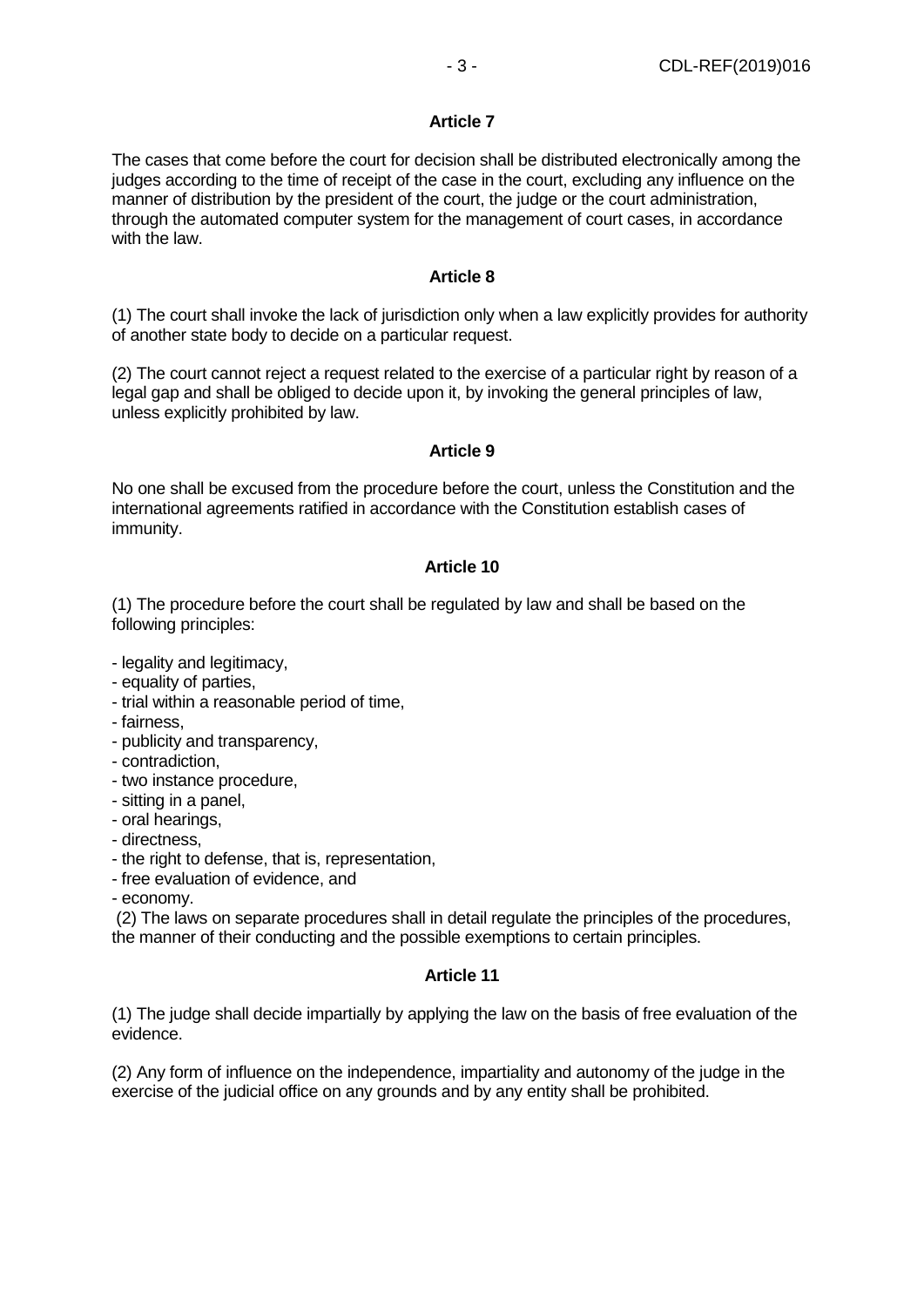# **Article 12**

(1) The work in the courts shall, as a rule, be performed in specialized court divisions.

(2) The specialized court divisions shall be established depending on the type and workload in the court, in the area of criminal law, juvenile delinquency, civil, commercial law, labor relations, and other types of disputes within the scope of the work in the court.

(3) The judges shall specialize in a certain area within the specialized court division.

# **Article 13**

(1) The court decisions shall be pronounced in the name of the citizens of the Republic of Macedonia.

(2) The legally valid court decision shall have undisputed legal effect.

(3) The court decision may only be amended or abolished by a competent court in a procedure prescribed by law.

(4) The court decisions shall be binding for all legal entities and natural persons and shall have greater legal force with regard to the decision of any other body.

(5) Everyone shall be obliged to obey the legally valid and enforceable court decision under threat of legal sanctions.

# **Article 14**

Everyone shall be obliged to restrain from commission or omission of an action that obstructs the adoption or enforcement of the court decision.

# **Article 15**

Any state body shall be obliged, when it falls within its competence, to ensure the enforcement of the court decision. The supervision of the enforcement of the court decisions shall be conducted by the court in accordance with the law.

# **Article 16**

The enforcement of a legally valid and enforceable court decision shall be carried out in the fastest and most effective manner possible, and it cannot be obstructed by a decision of any other state body.

# **Article 17**

No one, without being authorized thereof, shall be permitted to hold, conceal or open a court writ or another court communication not addressed to him/her.

# **Article 18**

(1) The court shall raise an initiative for conducting a procedure to assess the compliance of the law with the Constitution when the procedure questions its compliance with the Constitution, and shall inform the next higher court and the Supreme Court of the Republic of Macedonia thereof.

(2) If the court deems that the law to be applied in a particular case is not in compliance with the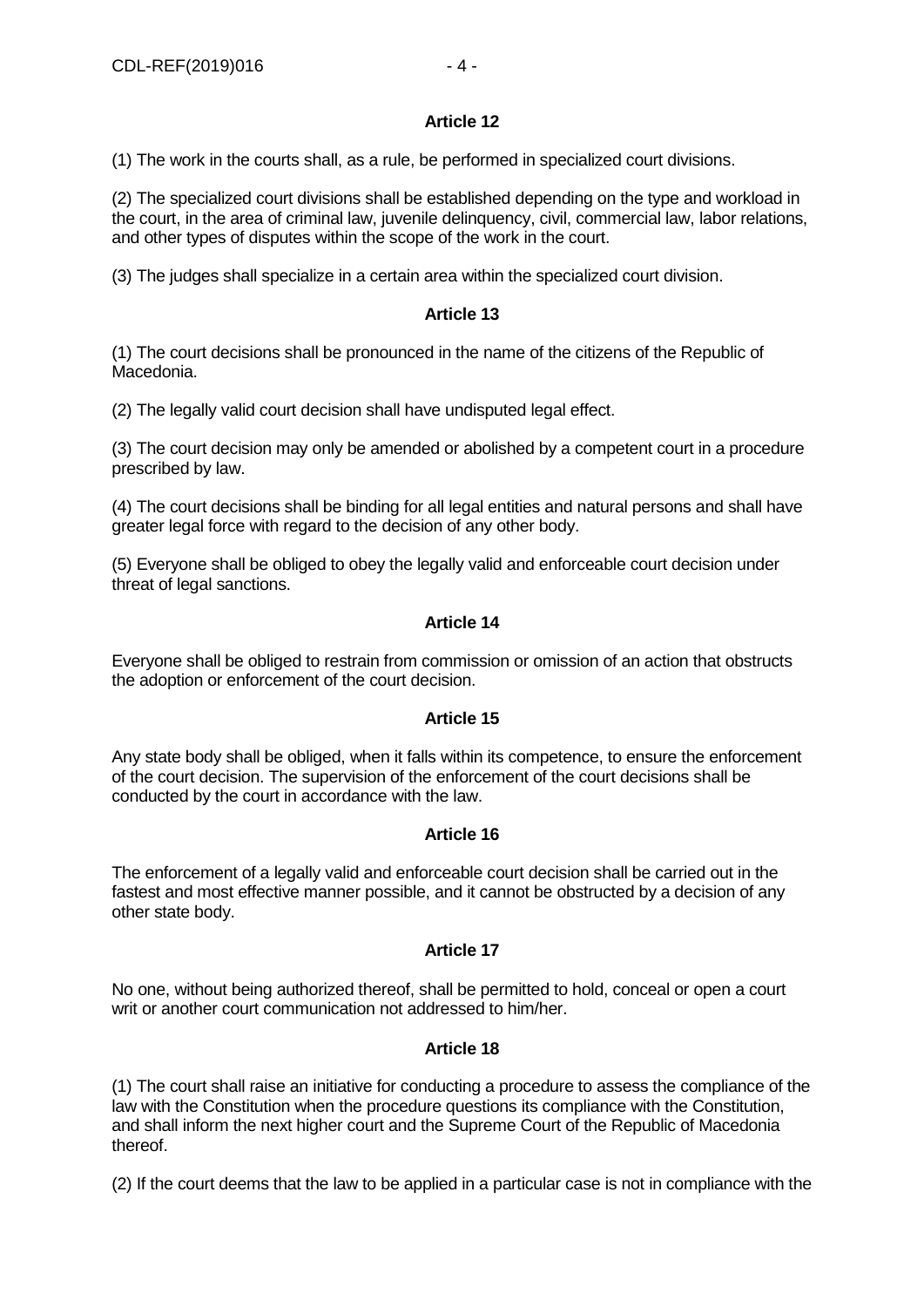Constitution, and the constitutional provisions cannot apply directly, it shall suspend the procedure until the Constitutional Court of the Republic of Macedonia adopts a decision.

(3) The party shall have the right to appeal against the decision interrupting the procedure in the cases referred to in paragraph (2) of this Article. The procedure upon the appeal shall be urgent.

(4) If the court deems that the application of the law in a particular case is contrary to the provisions of an international agreement ratified in accordance with the Constitution, it shall apply the provisions of the international agreement, provided that they may be directly applied.

(5) In the particular cases, the court shall directly apply the final and enforceable decisions of the European Court of Human Rights, the International Criminal Court, or another court, the jurisdiction of which is recognized by the Republic of Macedonia.

(6) When deciding, the court is obliged to apply the views expressed in final judgments of the European Court of Human Rights."

#### **Article 19**

(1) The courts shall be obliged to provide legal assistance to each other.

(2) The court of higher instance may require from the court of lower instance within its area data about the application of the laws, the problems emerging during the trial, the monitoring and harmonization of the court practice, the deferral of the procedure regarding particular cases, and other data, but it may inspect the work of those courts in another manner, as well as hold joint meetings in order to discuss the abovementioned matters.

(3) In the exercise of the powers referred to in paragraphs (1) and (2) of this Article, the court of higher instance cannot in any way exert influence on the independence and autonomy of the court of lower instance in the adjudication of particular cases.

#### **Article 20**

(1) On request of the court, in the exercise of its competence, the state bodies and other legal entities shall be obliged to submit all the necessary data, acts or documents at their disposal and required for the procedure, without any postponement.

(2) The court shall be obliged to protect the classified information with a certain degree of secrecy defined in accordance with the law, obtained from other state bodies or legal entities against unauthorized disclosure.

(3) On request of a state body and other legal entities, the court shall provide legal assistance and shall submit acts required to conduct the procedure, unless it obstructs its independence and autonomy.

# **Article 21**

The courts shall provide legal assistance to foreign courts in a procedure determined by law, unless otherwise determined by an international agreement.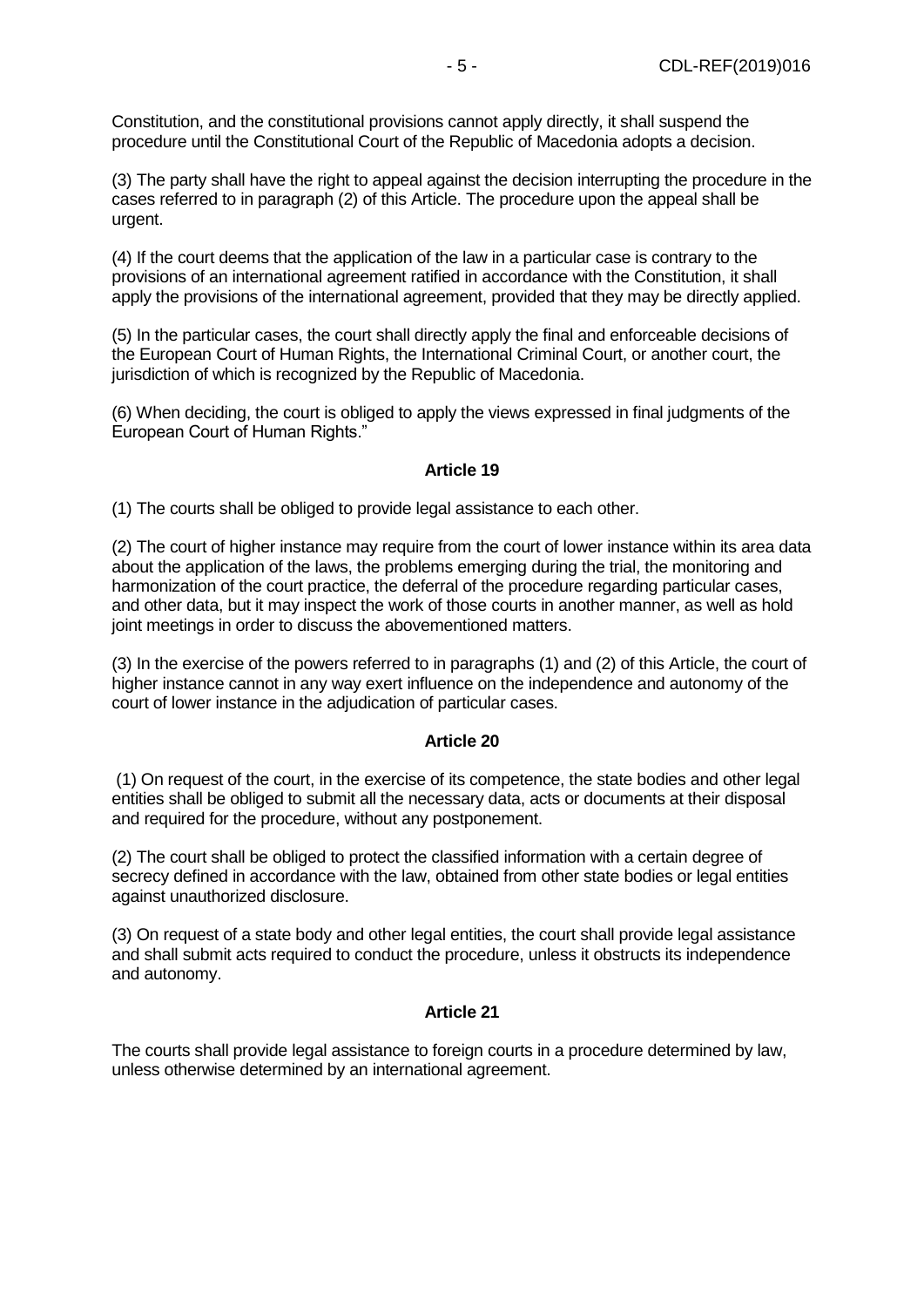# **II. ORGANIZATION AND JURISDICTION**

#### **1. Types of courts**

#### **Article 22**

The basic courts, the courts of appeal, the Administrative Court, the Higher Administrative Court, and the Supreme Court of the Republic of Macedonia shall exercise the judicial power within the judicial system.

# **Article 23**

(1) The basic courts shall be established for one or several municipalities the territory of which is defined by this Law.

(2) In accordance with the actual jurisdiction, the basic courts shall rule in first instance and shall be established as courts with basic competence and courts with expanded competence.

(3) Specialized court divisions shall be mandatorily established within the basic courts with expanded competence to act upon particular types of disputes.

(4) The basic courts may have court departments, may try outside the court's seat, and may have court days outside the court's seat.

#### **Article 24**

(1) The courts of appeal shall be established for the territory of several courts of first instance defined by this Law.

(2) The seats of the courts of appeal shall be in Bitola, Gostivar, Skopje and Shtip.

# **Article 25**

(1) The Administrative Court shall be established and shall exercise the judicial power on the whole territory of the Republic of Macedonia.

(2) The seat of the Administrative Court shall be in Skopje.

# **Article 25-a**

(1) The Higher Administrative Court shall be established and shall exercise the judicial power on the whole territory of the Republic of Macedonia.

(2) The seat of the Higher Administrative Court shall be in Skopje.

#### **Article 26**

(1) The Supreme Court of the Republic of Macedonia shall exercise the judicial power on the whole territory of the Republic.

(2) The seat of the Supreme Court of the Republic of Macedonia shall be in Skopje.

# **Article 27**

(1) The court shall have a seal containing the name of the court, its seat, the coat of arms, and the name Republic of Macedonia.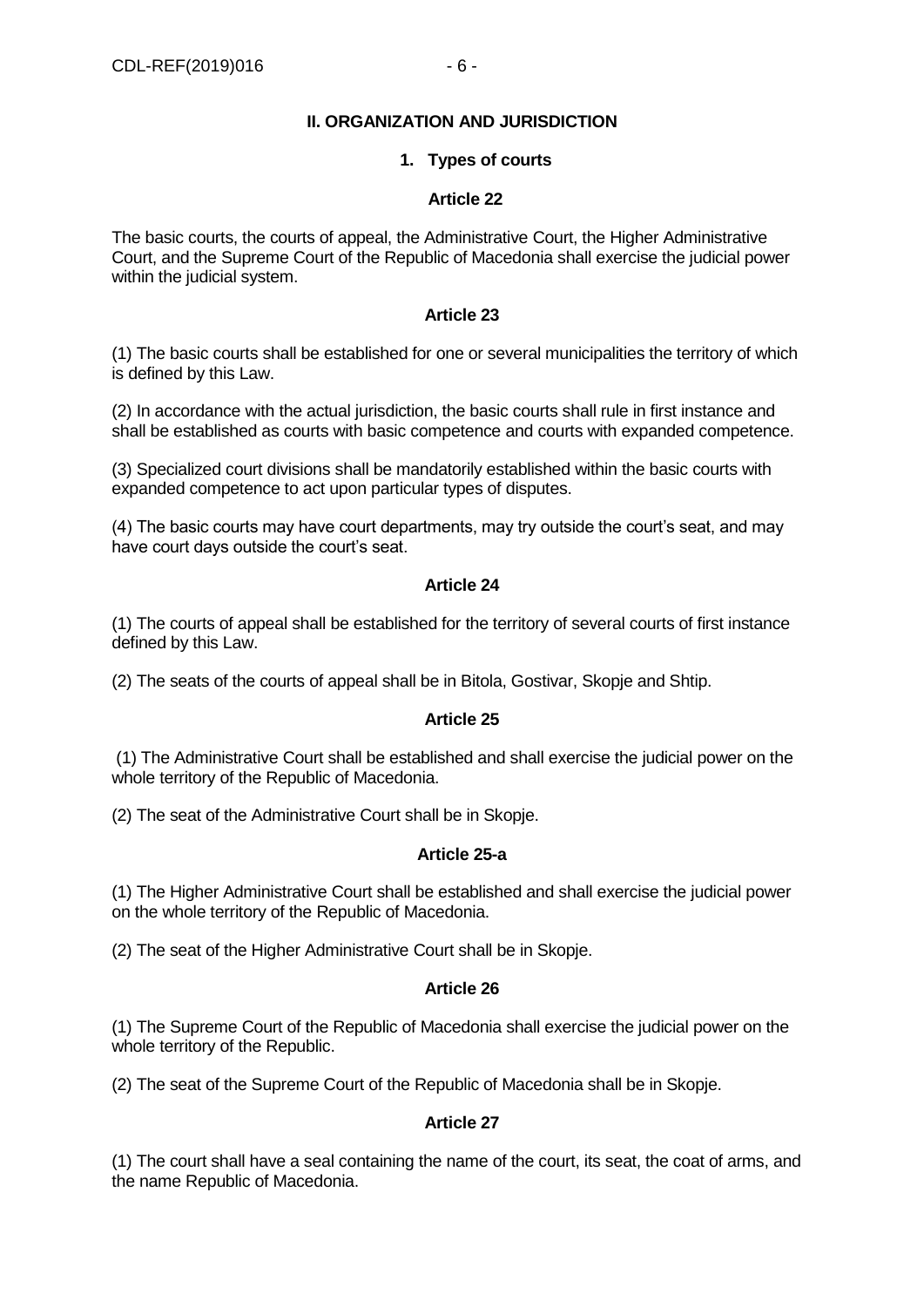(2) The name Republic of Macedonia, the name of the court, the seat of the court, the coat of arms, and the flag of the Republic of Macedonia shall be displayed on the building wherein the court is situated.

(3) *Out of force*

#### **2. Territorial jurisdiction**

#### **Article 28**

(1) The basic courts shall be established for the following municipal territories: 1. Basic Court in Berovo, for the territory of the municipalities of Berovo and Pehchevo; EPP 2. Basic Court in Bitola, for the territory of the municipalities of Bitola, Mogila, Novaci and Demir Hisar, with a Court Division in Demir Hisar;<sup>[17]</sup>3. Basic Court in Vinica for the territory of the municipality of Vinica; 4. Basic Court in Veles for the territory of the municipalities of Veles, Gradsko and Chashka; 5. Basic Court in Gevgelija for the territory of the municipalities of Gevgelija, Bogdanci, Doiran and Valandovo, with a Court Division in Valandovo; For Basic Court in Gostivar for the territory of the municipalities of Gostivar, Vrapchishte, Mavrovo and Rostusha;<sup>17</sup><sub>17</sub>7. Basic Court in Debar for the territory of the municipalities of Debar and Zhupa; [FR 3]. Basic Court in Delchevo for the territory of the municipalities of Delchevo and Makedonska Kamenica; Fig. Basic Court in Kavadarci for the territory of the municipalities of Kavadarci and Rosoman; 10. Basic Court in Kichevo for the territory of the municipalities of Kichevo, Vraneshtica, Drugovo, Zajas, Oslomej, Plasnica and Makedonski Brod, with a Court Division in Makedonski Brod;<sup>[1]</sup>;<sup>1</sup>1. Basic Court in Kochani for the territory of the municipalities of Kochani, Zrnovci and Cheshinovo-Obleshevo; [17] 12. Basic Court in Kratovo for the territory of the municipality of Kratovo; 13. Basic Court in Kriva Palanka for the territory of the municipalities of Kriva Palanka and Rankovce; 14. Basic Court in Kumanovo for the territory of the municipalities of Kumanovo, Lipkovo and Staro Nagorichane; 15. Basic Court in Krushevo for the territory of the municipality of Krushevo;<sup>111</sup>16. Basic Court in Negotino for the territory of the municipalities of Negotino and Demir Kapija; 17. Basic Court in Ohrid for the territory of the municipalities of Ohrid and Debarca; 18. Basic Court in Prilep for the territory of the municipalities of Prilep, Dolneni and Krivogashtani; 19. Basic Court in Radovish for the territory of the municipalities of Radovish and Konche; 20. Basic Court in Resen for the territory of the municipality of Resen; 21. Basic Court in Sveti Nikole for the territory of the municipalities of Sveti Nikole and Lozovo; 22. Basic Criminal Court in Skopje for the territory of the municipalities of Centar, Karposh, Gjorche Petrov, Saraj, Kisela Voda, Aerodrom, Butel, Gazi Baba, Chair, Shuto Orizari, Chucher Sandevo, Sopishte, Studenichani, Zelenikovo, Petrovec, Ilinden and Arachinovo; 23. Basic Civil Court Skopje for the territories of the municipalities of Centar, Karposh, Gjorche Petrov, Saraj, Kisela Voda, Aerodrom, Butel, Gazi Baba, Chair, Shuto Orizari, Chucher Sandevo, Sopishte, Studenichani, Zelenikovo, Petrovec, Ilinden and Arachinovo; 24. Basic Court in Struga for the territory of the municipalities of Struga and Vevchani; 25. Basic Court in Strumica for the territory of the municipalities of Strumica, Vasilevo, Bosilovo and Novo Selo; 26. Basic Court in Tetovo for the territory of the municipalities of Tetovo, Bogovinje, Brvenica, Zhelino, Jegunovce and Tearce, and  $\overline{\text{Ser}}$  27. Basic Court in Shtip for the territory of the municipalities of Shtip, Karbinci and Probishtip, with a Court Division in Probishtip.

(2) The court department of the basic court shall exercise competences of a basic court for the territory of the municipalities for which it is established.

(3) In case of formation of new municipalities, the territories of the courts defined by paragraph (1) of this Article shall remain the same.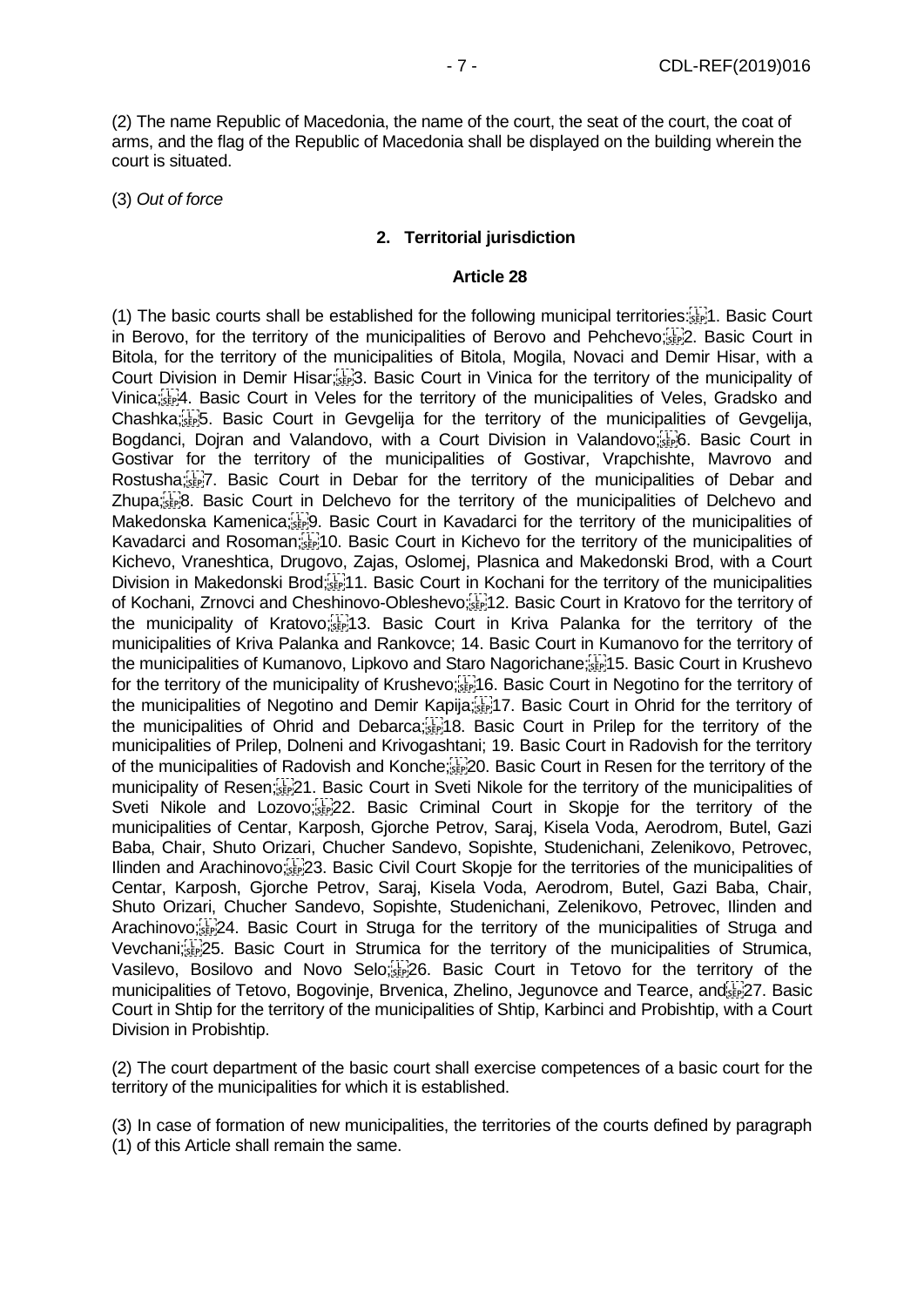#### **Article 29**

The courts of appeal shall be established for the following territories:1. Court of Appeal in Bitola for the territory of the basic courts in Bitola, Krushevo, Ohrid, Prilep, Resen and Struga; 2. Court of Appeal in Gostivar for the territory of the basic courts in Gostivar, Tetovo, Kichevo and Debar; 3. Court of Appeal in Skopje for the territory of the basic courts in Veles, Gevgelija, Kavadarci, Kratovo, Kriva Palanka, Negotino, Basic Criminal Court Skopje and Basic Civil Court Skopje, and 4. Court of Appeal in Shtip for the territory of the basic courts in Berovo, Vinica, Delchevo, Kochani, Radovish, Sveti Nikole, Strumica and Shtip.

#### **3. Actual jurisdiction of courts Article 30**

(1) The basic courts with basic competence for the territories for which they are established shall have jurisdiction to decide in first instance upon crimes and misdemeanors, as follows:

- on crimes for which the law defines an imprisonment sentence of up to five years as a primary sentence, if jurisdiction of another court is not foreseen for particular criminal cases,

- on criminal acts for which a special law establishes jurisdiction of a court with basic competence,

- on all types of misdemeanors, except for misdemeanors which by law are within the competence of a state administrative body or organization or another body exercising public powers, and see!

- on appeals and complaints against the procedures within the competence of these courts.

(2) The basic courts with basic competence shall have the jurisdiction to decide in first instance on civil disputes, as follows: - disputes concerning property and other civil relations between natural persons and legal entities, the value of which does not exceed Euro 50.000 in Denar counter-value, unless competence is vested in another court by law,

- disputes for determination and contesting paternity, maternity, confirming the existence of marriage, marriage annulment and divorce, - alimony, - parenting and upbringing of children,

- hindering possession,

- lifelong support,

- compensation for a damage that does not exceed the amount of Euro 50.000 in Denar counter- value,

- securing and enforcement procedure,

- labor relations,

- inheritance disputes,

- non-contentious and inheritance matters and

- other matters defined by law.

# **Article 31**

(1) The basic courts with expanded competence, in addition to the competence defined in Article 30 of this Law for the territories for which they are established, shall have jurisdiction to decide on crimes, as follows:

- on crimes for which the law does not anticipate imprisonment sentence of more than five years and criminal cases and misdemeanors committed by children,

- to act upon extradition cases, transfer of sentenced persons, recognition and enforcement of foreign judgments,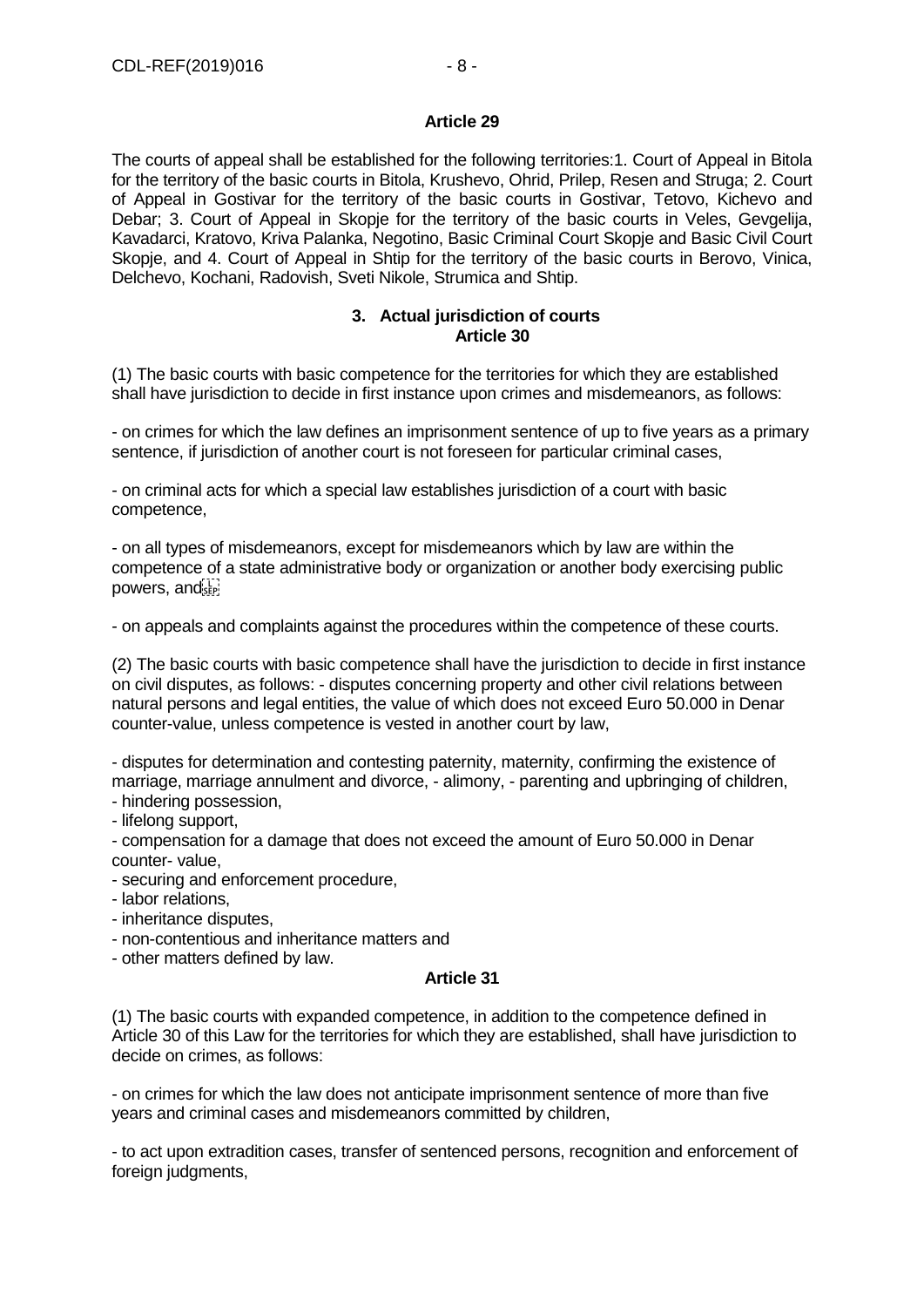- on appeals and complaints against the procedures that fall within their competence, and

- upon procedures related to international legal assistance determined by law.

(2) The basic courts with expanded competence, in addition to the competence defined in Article 30 of this Law for the territories for which they are established, shall have jurisdiction to decide on civil and commercial maters, as follows:

- property and other civil disputes of natural persons and legal entities, the value of which exceeds Euro 50.000 in Denar counter-value, unless the law foresees competence of another court,

- commercial disputes in which both parties are legal entities or state bodies, as well as disputes on copyrights and other related rights and industrial property rights,

- bankruptcy and liquidation procedure,

- disputes for determination and securing coercive enforcement, and

- disputes between domestic legal and foreign entities that arise from their mutual commercial, that is, trade relations.

(3) The competence referred to in paragraphs (1) and (2) of this Article shall be exercised by the following courts: The Basic Court in Bitola covering the territory of the Basic Court in Resen as well; The Basic Court in Prilep covering the territory of the Basic Court in Krusevo as well; The Basic Court in Ohrid for the territory of the Basic Court in Ohrid; The Basic Court in Struga for the territory of the Basic Court in Struga; The Basic Court in Gostivar covering the territory of the Basic Court in Gostivar; The Basic Court in Kicevo covering the territory of the basic courts in Kicevo and Debar as well; The Basic Court in Tetovo for the territory of the Basic Court in Tetovo; The Basic Court in Kumanovo covering the territory of the Basic Courts in Kriva Palanka and Kratovo as well; The Basic Court in Kocani covering the territory of the Basic Courts in Berovo, Vinica and Delcevo as well; The Basic Court in Veles covering the territory of the Basic Court in Veles, The Basic Court in Gevgelija covering the territory of Basic Court in Gevgelija; The Basic Court in Kavadarci covering the teriirtory of Basic Court in Kavadarci and Negotino as well; The Basic Court in Strumica covering the territory of the Basic Court in Radovish as well, and The Basic Court in Stip covering the territory of the Basic Court in Sveti Nikole as well.

# **Article 32**

(1) A specialized court department competent for trying in organized crime and corruption for the whole territory of the Republic of Macedonia shall be established in the Basic Criminal Court in Skopje. The specialized court department shall be competent to try for:

- crimes committed by a structured group of three or more persons that exists for a certain period of time and acts for the purpose of committing one or several crimes for which an imprisonment sentence of minimum four years is anticipated by law, with intend to obtain financial or other benefit directly or indirectly,

- crimes committed by a structured group or criminal organization on the territory of the Republic of Macedonia or other countries or when the crime is prepared or planned on the territory of the Republic of Macedonia or in another country,

- crimes for abuse of official position and power referred to in Article 353 paragraph 5, accepting bribe of significant value referred to in Article 357 and illegal mediation referred to in Article 359,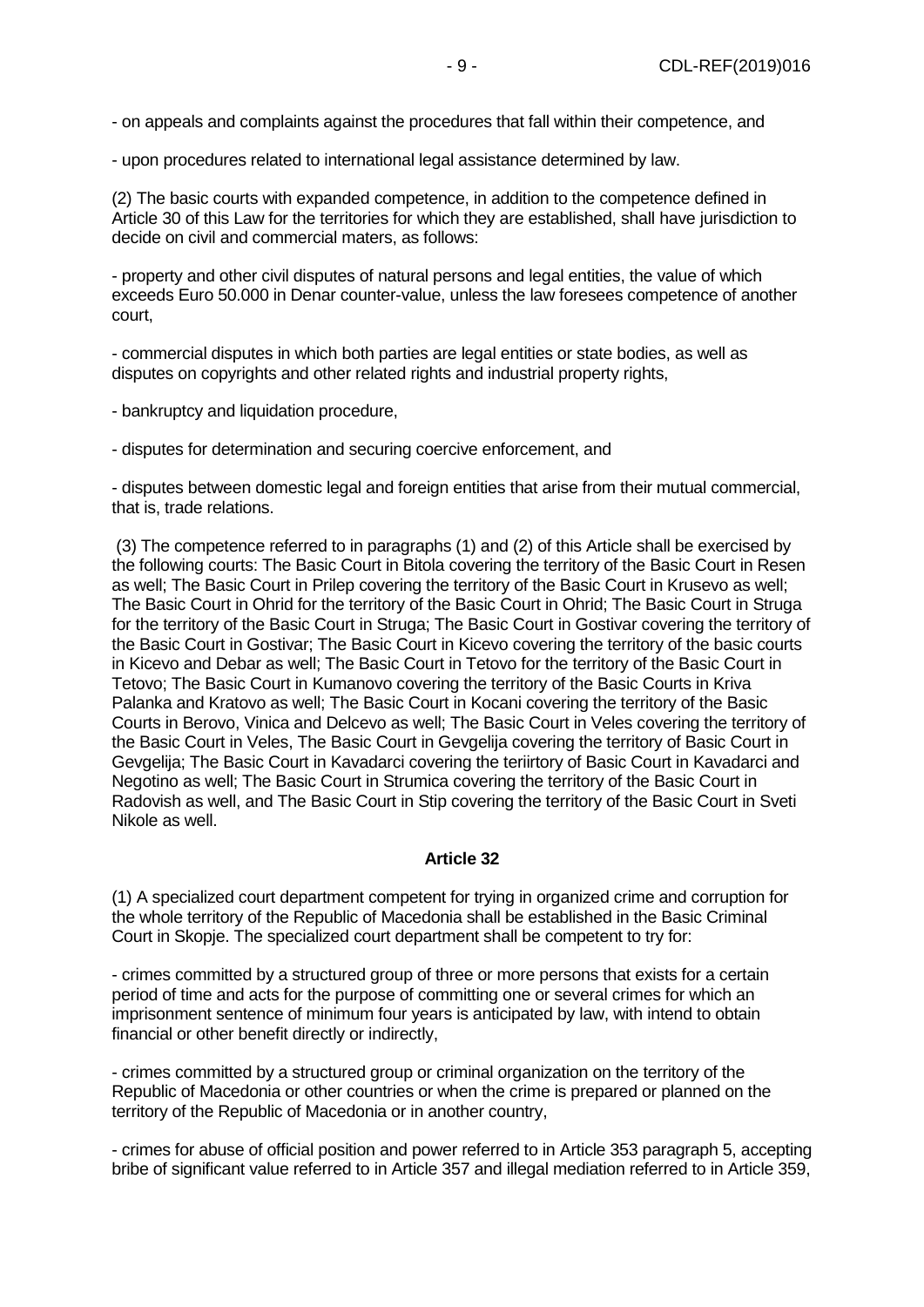all referred to in the Criminal Code, committed by an elected or appointed functionary, official or responsible person within the legal entity, and

- crimes for illegal manufacturing and distribution of narcotic drugs, psychotropic substances and precursors referred to in Article 215 paragraph 2, money laundering and other incomes from punishable crime of substantial value referred to in Article 273, terroristic threat to the constitutional order and security referred to in Article 313, offering bribe of greater value referred to in Article 358, illegal influence on witnesses referred to in Article 368-a, criminal association referred to in Article 394, terrorist organization referred to in Article 394-a, terrorism referred to in Article 394-b, crimes involving human trafficking referred to in Article 418-a, crimes involving smuggling migrants referred to in Article 418-b, trafficking juveniles referred to in Article 418-d, and other crimes against humanity and the international law referred to in the Criminal Code, regardless of the number of offenders.

(2) The Basic Courts in Bitola, Tetovo, Shtip and Civil Court in Skopje and shall be responsible for keeping a court register of political parties, as follows: the Basic Court in Bitola for the territory of the Court of Appeal in Bitola, the Basic Court in Tetovo for the territory of the Court of Appeal in Gostivar, the Basic Civil Court Skopje for the territory of the Court of Appeal in Skopje, and the Basic Court Shtip for the territory of the Court of Appeal in Shtip, and the Basic Civil Court Skopje for keeping a single court register of political parties based on the data obtained from the competent courts.

(3) The Basic Criminal Court in Skopje shall be a criminal court of basic and extended competence for the territory of the municipalities Center, Karposh, Gjorche Petrov, Saraj, Kisela Voda, Aerodrom, Butel, Gazi Baba, Chair, Shuto Orizari, Chucher Sandevo, Sopishte, Studenichani, Zelenikovo, Petrovec, Ilinden and Arachinovo.

(4) The Basic Civil Court in Skopje shall be a civil court with basic and extended competence for the territory of the municipalities Center, Karposh, Gjorche Petrov, Saraj, Kisela Voda, Aerodrom, Butel, Gazi Baba, Chair, Shuto Orizari, Chucher Sandevo, Sopishte, Studenichani, Zelenikovo, Petrovec, Ilinden and Arachinovo.

# **Article 33**

The courts of appeal shall be competent to:

1) decide upon appeals against the decisions of the basic courts on their territory;

2) decide upon conflict of competences between the courts of first instance on their territory and

3) carry out other activities defined by law.

#### **Article 34**

The Administrative Court shall be competent to decide:

- upon the legality of individual acts adopted in the election procedure and on individual acts referring to elections, appointments and dismissals of holders of public offices, if defined by law, as well as on acts on appointment, designation and dismissal of managerial civil servants, unless otherwise defined by law,

*abolished* ,

-upon a dispute resulting from the conclusion procedure of the provisions of concession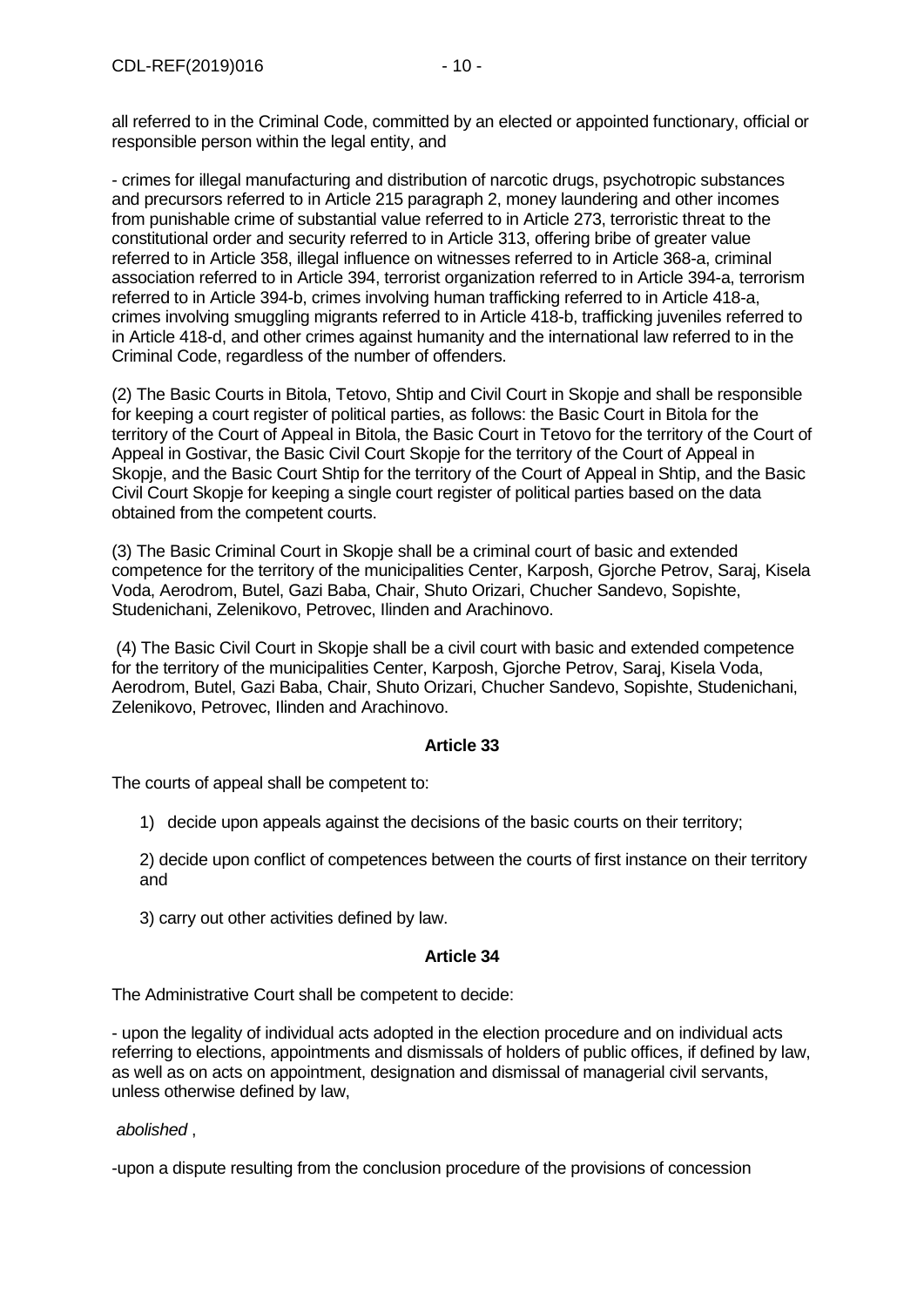agreements, contracts for public procurements which are of public interest, and upon each contract to which one of the parties is a state body, an organization with public powers, a public enterprise, municipalities and the City of Skopje, and which is concluded in public interest or for the purpose of providing a public service,

against individual acts of state administrative bodies, the Government, other state bodies, municipalities and the City of Skopje, organizations established by law, and legal entities and other entities in the exercise of public powers (holders of public powers), when for resolution in the second instance against such act there has not been another legal protection against each administrative action or omission of administrative action if the party claims that the act or omission violates its rights or legal interests.

#### **Article 34-a**

The Higher Administrative Court shall be competent to: 1) decide upon appeals against the decisions of the Administrative Court; 2) decide in case of conflict of competences between the bodies of the Republic, between the municipalities and the City of Skopje, between the municipalities of the city of Skopje, and in disputes concerning conflict of competences between the municipalities and the City of Skopje and the holders of public powers, if anticipated by law, in case the Constitution or the laws do not anticipate other type of judicial protection, and 3) carry out other activities defined by law.

#### **Article 35**

The Supreme Court of the Republic of Macedonia shall be competent to:1) decide in second instance against the decisions of its councils, when determined by law; 2) decide in third and last instance upon appeals against the decisions of the courts of appeal; 3) decide upon extraordinary legal remedies against the legally valid decisions of the courts and the decisions of its councils, when determined by law; 4) decide upon conflict of competences between the basic courts on the territory of different courts of appeal, conflict of competences between courts of appeal, conflict of competences between the Administrative Court and another court, conflict of competences between the Higher Administrative Court and another court, and to decide upon transfer of territorial competence among these courts; 5) decide upon a request of the parties and the other participants in the procedure for violation of the right to trial within a reasonable period of time, in a procedure defined by law before the courts in the Republic of Macedonia in accordance with the rules and principles determined by the European Convention for the Protection of Human Rights and Fundamental Freedoms and directed by the court practice of the European Court of Human Rights, and 7) carry out other activities determined by law.

#### **Article 36**

(1) The party that considers that the competent court has violated its right to trial within a reasonable period of time, shall have the right to submit a request for protection of the right to trial within a reasonable period of time to the Supreme Court in the Republic of Macedonia.

(2) The request referred to in paragraph (1) of this Article may be submitted by the party in the course of the procedure before the domestic courts, and within a period of six months as of the day the decision becomes legally valid at the latest.

(3) The request referred to in paragraph (1) of this Article shall contain: - data about the party submitting the request and its legal representative, - data about the case and the procedure considered by the party to have violated the right to trial within a reasonable period of time, elaboration of the reasons for the alleged violation of the right to trial within a reasonable period of time, - statement for claiming fair compensation, and - signature of the party submitting the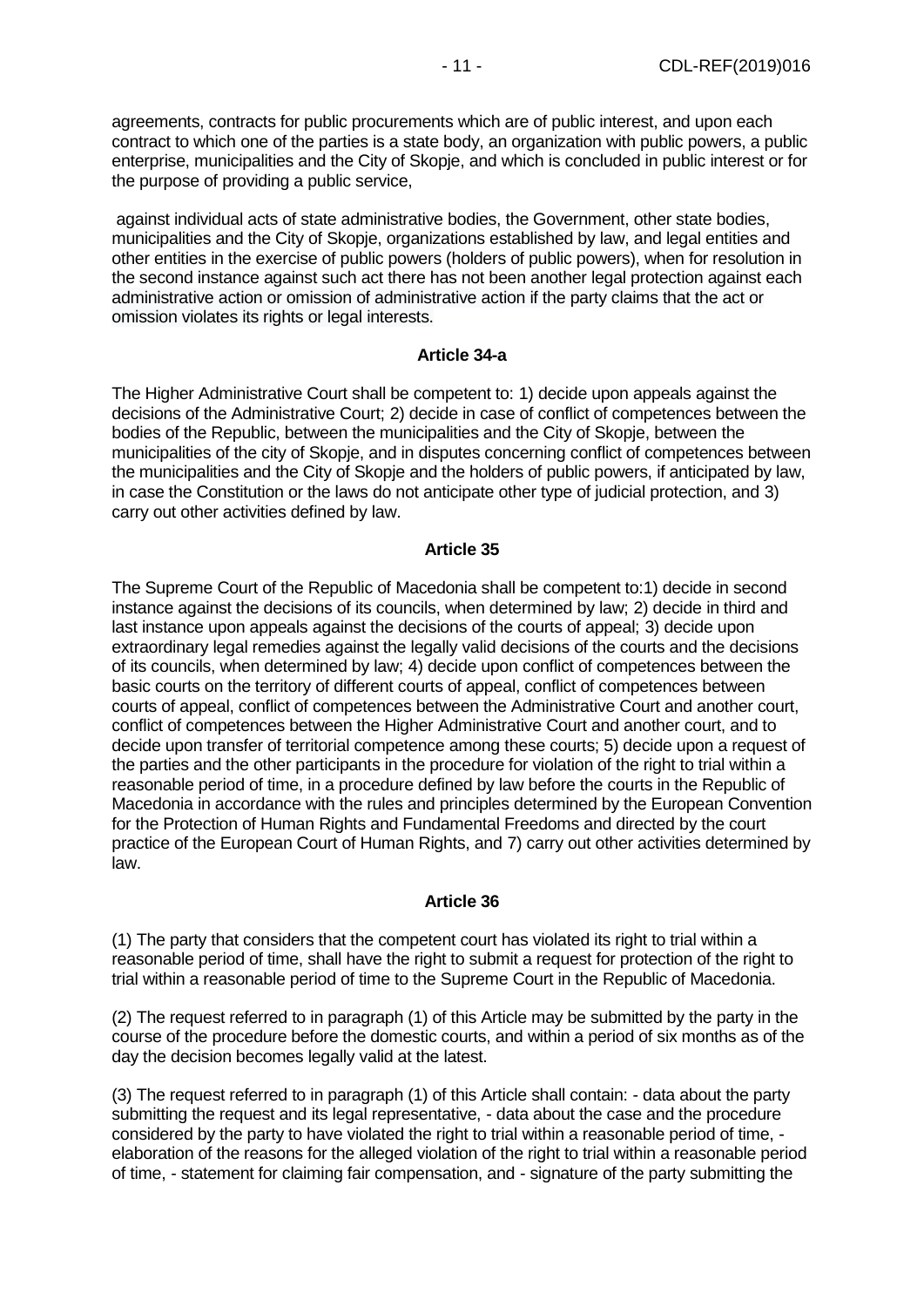request.

(4) The Supreme Court of the Republic of Macedonia shall act upon the request that meets the criteria defined in paragraphs (2) and (3) of this Article within a period of six months as of its submission and shall decide whether the court of lower instance has violated the right to trial within a reasonable period of time, considering in the same time the rules and principles defined by the European Convention for the Protection of Human Rights and Fundamental Freedoms, and particularly the complexity of the case, the behavior of the parties in the procedure, and the conduct of the ruling court.

(5) If the Supreme Court establishes violation of the right to trial within a reasonable period of time, by a decision, it shall define a deadline for the court, in which the procedure is under way, to decide upon the right, obligation or criminal liability of the party submitting the request and shall rule fair compensation for the party submitting the request due to violation of its right to trial within a reasonable period of time.

(6) The fair compensation shall be borne by the Court Budget and shall be paid within a period of three months as of the day the decision of the Supreme Court becomes legally valid.

#### **Article 36-a**

(1) Upon receipt of the request referred to in Article 36 paragraph (1) of this Law, the Supreme Court of the Republic of Macedonia shall immediately, and within a period of 15 days at the latest, require from the court of first instance to submit a copy of the acts from the case file, and if necessary, a statement from the court of higher instance for the duration of the procedure conducted before it.

(2) The Supreme Court of the Republic of Macedonia shall decide upon the request referred to in Article 36 paragraph (1) of this Law in a panel of three judges in a non-public session, but as an exception, the court may decide to hear the party submitting the request and the representative of the court the procedure of which is subject of the submitted request.

(3) The dissatisfied party shall have the right, within a period of eight days as of the day of receipt of the decision, to file an appeal against the decision of the panel of the Supreme Court of the Republic of Macedonia to the Supreme Court to decide upon it, in accordance with Article 35 paragraph (1) point 1 of this Law.

# **Article 36-b**

(1) The Supreme Court of the Republic of Macedonia, within a period of eight days as of the adoption of the legally valid decision, shall submit the decision to the Court Budget Council.

(2) Within a period of 15 days as of receipt of the decision referred to in paragraph (1) of this Article, the Court Budget Council shall request from the appellant or its attorney-in-fact to submit data about the bank account for payment of the funds ruled by the Supreme Court of the Republic of Macedonia.

(3) The appellant shall be obliged to submit the data referred to in paragraph (2) of this Article within a period of five days as of the day of receipt of the request.

(4) Failure to submit the data about the account by the appellant, in accordance with paragraph (2) of this Article, shall not be considered an obstacle to enforce the decision referred to in paragraph (1) of this Article.

(5) If the appellant does not submit the data about the bank account within the deadline referred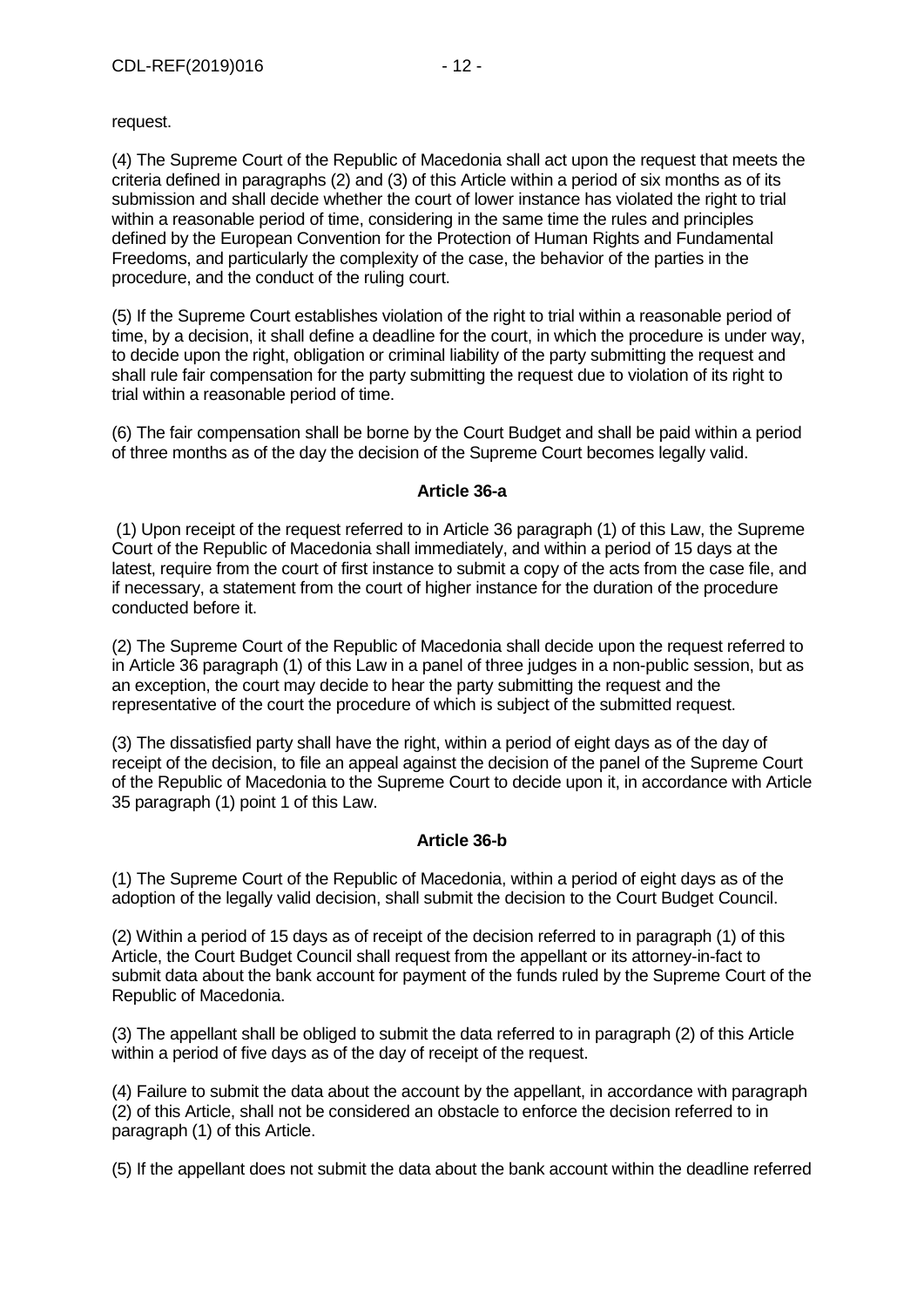to in paragraph (2) of this Article, the funds defined by the decision referred to in paragraph (1) of this Article shall be transferred to a deposit account of the Court Budget Council.

(6) The Court Budget Council shall transfer the approved funds to the account of the appellant upon receipt of the data about the account.

(7) The funds of the deposit account referred to in paragraph (5) of this Article shall remain available to the appellant one year after their deposition at the most. If the appellant does not submit data about the account upon expiry of this period, the funds shall be returned to the Budget of the Republic of Macedonia.

#### **Article 37**

(1) The Supreme Court of the Republic of Macedonia, at a general session, shall:

- define general views and legal opinions on issues of significance for provision of the unity by the application of the laws by the courts within three months, but not longer than six months at its own initiative or at the initiative of a president of a court or by an initiative of the sessions of judges or the session of the court divisions in the courts or by an initiative of lawyers and shall publish them on the web site of the Supreme Court of the Republic of Macedonia.

- give opinions upon draft laws and other regulations when they regulate matters of significance for the work of the courts,

- review issues concerning the work of the courts, the application of laws and the court practice,

- adopt a rulebook for its work,

- adopt a program for the work of the court,

- submit a proposal to the Judicial Council of the Republic of Macedonia for temporary transfer of a judge to another court,

- adopts Code of Ethics for Judges and lay judges on the proposal of the Association of Judges,

- may submit request for initiation of a procedure for establishment of responsibility of a judge or a president of a court,

- raise initiative for initiation of a procedure with the Judicial Council of the Republic of Macedonia for determination of permanently lost ability to exercise the judicial office,

- Appoints composition of the Council deciding upon appeals against a decision of the Judicial Council of the Republic of Macedonia, in accordance with the law,

- decide upon requests for protection of the legality against the decisions of its councils,

- decide upon a request for recusal of the President of the Supreme Court of the Republic of Macedonia,

- review the report for its work and the reports for the work of the courts in the Republic of Macedonia in terms of efficiency and quality in work, bring conclusions upon them is responsible for monitoring their implementation, and  $\overline{S}^{\text{tr}}$ 

- carry out other activities defined by law.

(2) The general views and legal opinions determined by the Supreme Court of the Republic of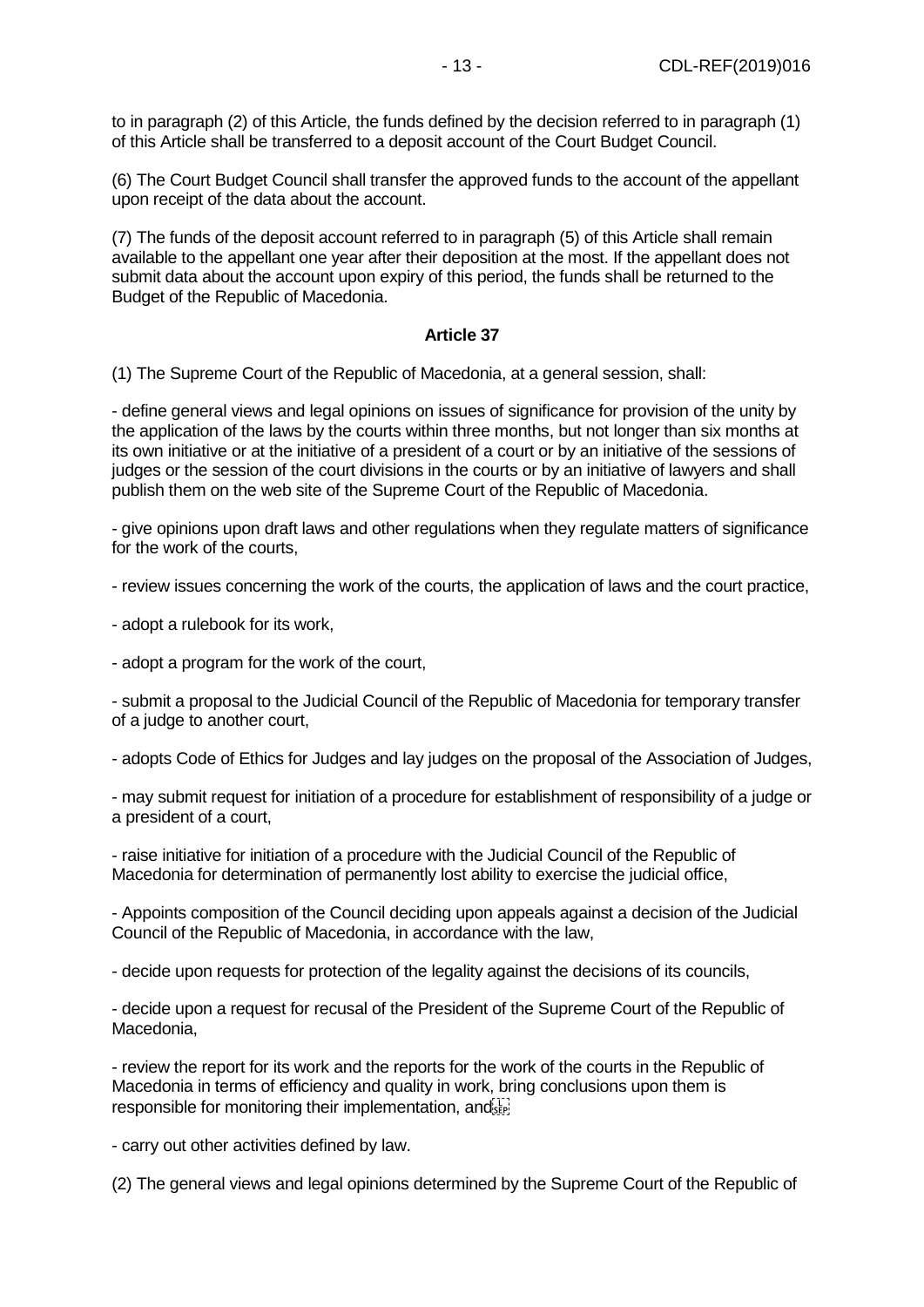(3) The Supreme Court of the Republic of Macedonia shall mandatorily publish the determined general views and legal opinions on issues of significance for provision of single application of the laws by courts on the web site of the Supreme Court.

(4) The Supreme Court of the Republic of Macedonia shall submit an annual report on its work to the Judicial Council of the Republic of Macedonia not later than February of the current year for the previous year.

# **III. JUDGES AND LAY JUDGES**

# **Article 38**

(1) The judicial function shall be exercised by judges. The judge shall be elected with no limitation of the duration of the term of office.

(2) The judges shall act on all matters that under the law fall within the competence of the court.

(3) Lay judges shall participate in the trial when so determined by law.

# **Article 38-a**

The judge with judicial experience of less than two years, elected in the basic court with expanded competence, can decide only in the procedures of the article 30 of this law.

# **Article 39**

(1) The judge shall exercise the judicial function in the court where he/she is elected.

(2) As a rule, the judge shall be elected to try in specific areas.

(3) The judge cannot be transferred from one to another court against his/her will.

(4) The assignment of judges shall be made by an annual work schedule defined by the president of the court upon a previously obtained opinion from the session of judges, that is, from the general session of the Supreme Court of the Republic of Macedonia, taking into consideration the decision of the judge for specialization in criminal, civil, commercial, administrative or another legal area.

(5) The length of judicial service and the results from the work shall be taken into consideration when appointing presidents of specialized departments and divisions.

(6) The judge cannot be transferred from one to another court division against his/her will. (7) The judge may require transfer from one to another division.

(8) As an exception, the judge may be transferred to another court division against his/her will by a written, explained decision of the president of the court, upon previously obtained opinion from the general session of the Supreme Court of the Republic of Macedonia, when it is required by the increased workload and the subject of work of the court, but for a period of one year at the most and not more than once in five years. After expiring of the time for temporary transfer of the judge in another court division, he/she must be returned to the division from which he/she was transferred.

(9) As an exception, the judge of a court of appeal and a basic court may be temporarily, and at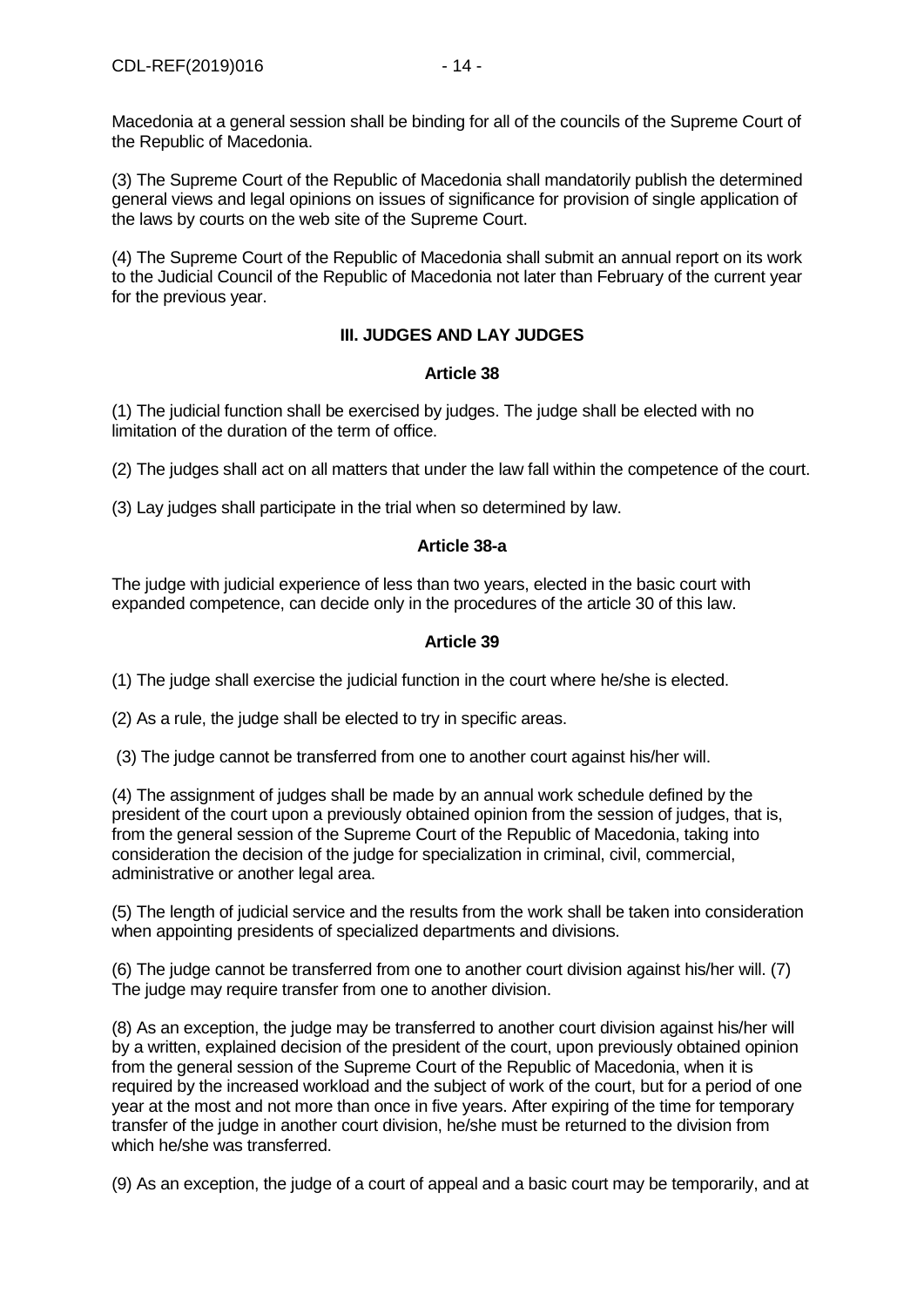the most for a period of one year, transferred to another court in the same or lower instance or from one to another specialized division when due to prevention or recusal of a judge, or due to significantly increased workload, reduced efficiency, or due to the complexity of the cases the day- to-day operation of the court comes into question, but not more than once in five years. In the case od temporary transfer, the salary if the judge cannot be reduced. After expiring of the time for temporary transfer of the judge in another court or specialized division, he/she must be returned to the court, i.e. division from which he/she was transferred.

(10) The temporary transfer of a judge referred to in paragraph (9) of this Article shall be made by the Judicial Council of the Republic of Macedonia by a written, explained decision and it shall immediately notify the president of the court from which the judge is transferred and the president of the court to which the judge is temporary transferred.

(11) The judge may file a complaint against the decision referred to in paragraphs (4), (7) and (9) of this Article within a period of three days to the general session of the Supreme Court of the Republic of Macedonia, which is obliged to decide upon the complaint within a period of seven days.

(12) The judge may file a complaint against the decisions referred to in paragraphs (8) of this Article within a period of three days to the Judicial Council of the Republic of Macedonia, which shall be obliged to decide upon the complaint within a period of seven days. The decision of the Judicial Council of the Republic of Macedonia shall be final.

#### **Article 40**

(1) In case of abolishment or major reorganization of a court (abolishment of specialized division or transfer of a division from one court to another), the Judicial Council of the Republic of Macedonia shall transfer the judge of such court to another court in the same or lower instance, whereby the judge's salary must not be reduced.

(2) In the case od transfer regulated in the paragraph (1) od this Article, the judge has right to submit an appeal within three days to the general session of the Supreme Court of the Republic of Macedonia, which is obliged to decide on the complaint in the period of seven days from the receipt of the complaint.

# **1. Election of judges and lay judges**

# **Article 41**

(1) The judges and presidents of the courts shall be elected and dismissed by the Judicial Council of the Republic of Macedonia under the conditions and in the procedure defined by law.

(2) The election, that is, dismissal of the judges and the presidents of the courts shall be published by the Judicial Council of the Republic of Macedonia in the "Official Gazette of the Republic of Macedonia" within a period of 15 days as of the day the election, that is, dismissal is completed.

# **Article 42**

(1) Lay judges shall be elected and dismissed by the Judicial Council of the Republic of Macedonia under the conditions and in the procedure set by the law.

(2) Every adult citizen of the Republic of Macedonia who has completed at least secondary education, who is fluent in Macedonian language, has a reputation for exercising this function and in not older than 60 years, may be elected as a Lay judge.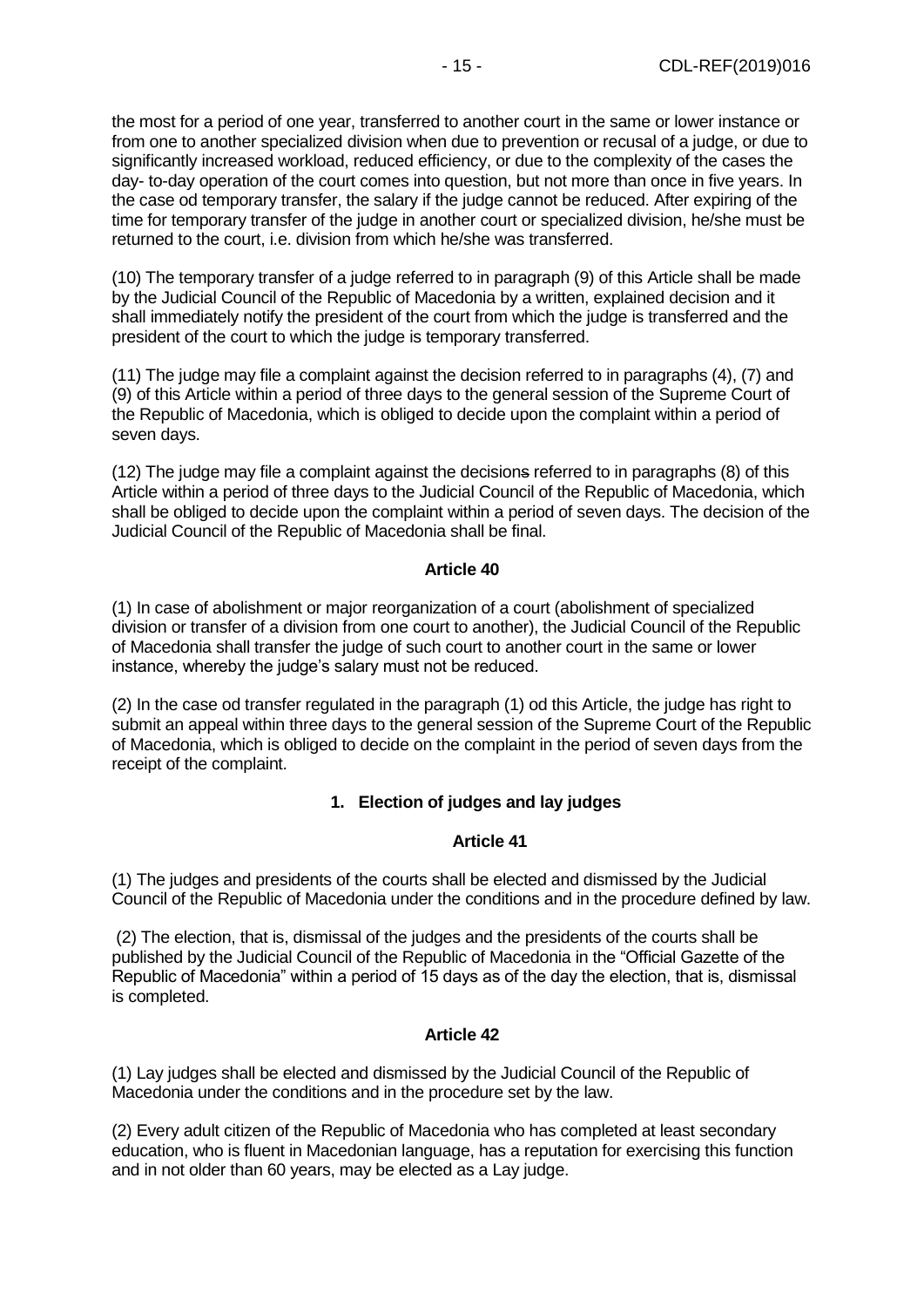(3) A juvenile trial Lay judge is elected from persons with experience in upbringing and education of young people.

(4) Upon completion of the election, the Lay judges shall mandatorily attend specialized training, organized by the Academy for Judges and Public Prosecutors, after which the Academy shall issue a certificate for completed training to them.

(5) The content, duration and the delivery of the training referred to in paragraph (4) of this Article shall be defined by specialized programme for training of lay judges by the Academy for Judges and Public Prosecutors.

# **Article 43**

(1) Discrimination on grounds of gender, race, color of the skin, national and social background, political and religious belief, material and social position shall be prohibitted in election of judges and lay judges.

(2) Equitable representation of the citizens from all communities shall be ensured when electing judges and lay judges without disturbing the criteria prescribed by law.

(3) A person who is related in vertical or horizontal line up to third degree or is a spouse of a judge or lay judge cannot be elected judge or lay judge in the same court.

(4) A person who is related in vertical or horizontal line up to third degree or is a spouse of a member of the Judicial Council of the Republic of Macedonia cannot be elected judge or lay judge.

#### **Article 44**

(1) The Judicial Council of the Republic of Macedonia is responsible for determination of the optimal number of judges and lay judges in the courts of the Republic of Macedonia.

(2) The optimal number of judges and lay judges shall be determined with the decision, upon previously obtained opinion from the general session of the Supreme Court of the Republic of Macedonia and opinion of the session of the judges of the respective court and on the basis of analysis and projection of the free judicial places and with the implementation of the principle of the adequate and just representation of the members of the communities which are not majority in the Republic of Macedonia, and with accordance with the Annual Program for the Work of the Judicial Council of the Republic of Macedonia.

(3) The decisions referred to in paragraph (2) of this Article shall be published in the "Official Gazette of the Republic of Macedonia".

#### **Article 45**

A person meeting the following requirements may be elected judge:

- to be a citizen of the Republic of Macedonia,

- to actively use the Macedonian language,

- to have capability for work and to have good general health condition, which is proven with medical certificate,

- to has completed a four-year higher education in law or to has completed 300 credits in legal studies acquired according to the European Credit Transfer System (ECTS), or who holds a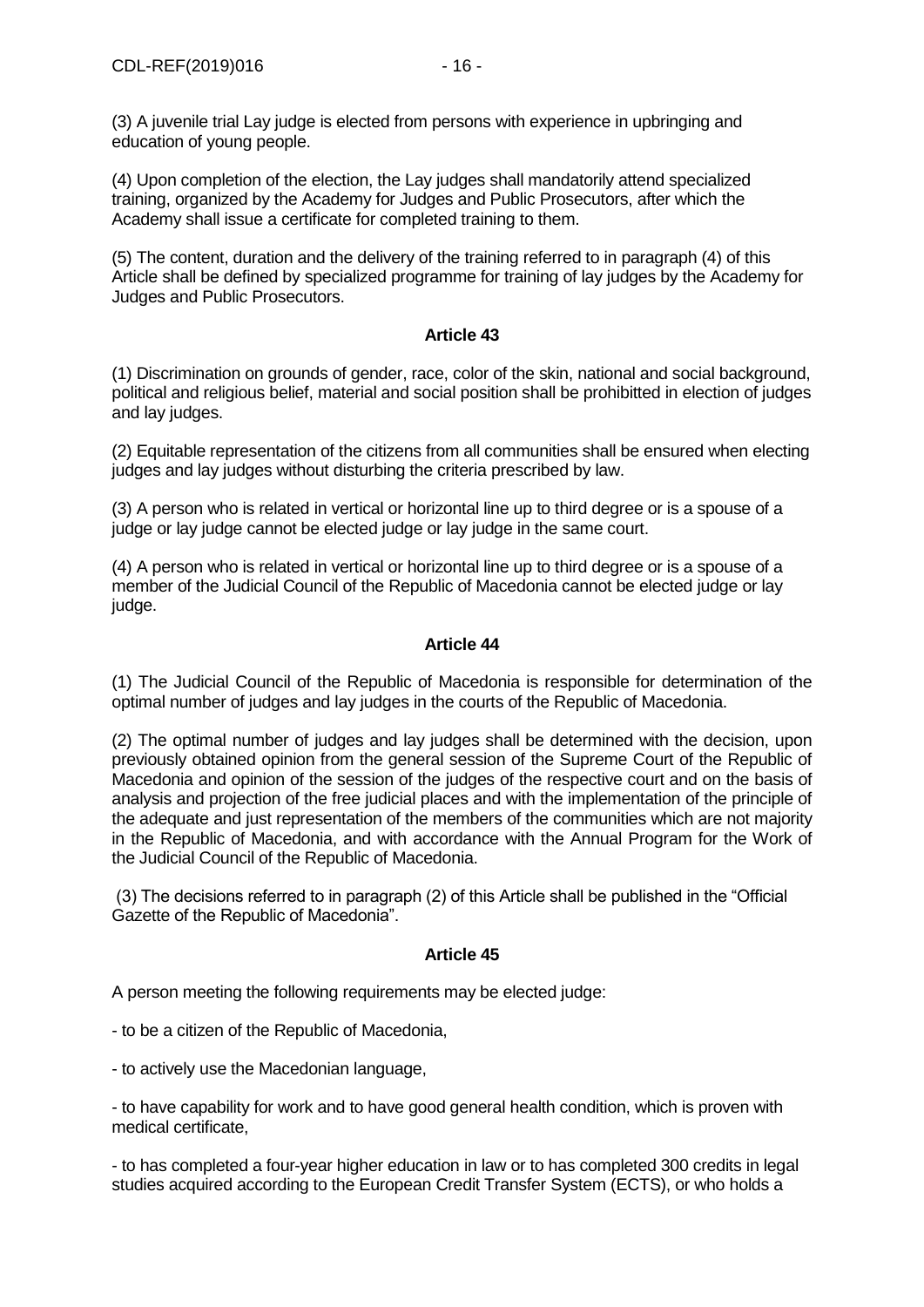validated diploma for acquired 300 credits from a foreign faculty of law,

- to have passed the judicial exam in the Republic of Macedonia,

- to know one of the three languages of the European Union that are used most often (English, French or German),

- in the time of election not to be sentenced with final judgment or misdemeanor sanction for prohibition of performance of legal profession, activity or duty or other criminal act for which six months of prison is prescribed,

- to work with computers, and

- to have reputation, integrity in the exercise of the judicial office and social skills for exercising the judicial office, for which integrity and psychological tests are conducted.

(2) The condition set in paragraph 1 indent 6 of this Article is required for enrollment of a candidate – judge for initial training at the Academy for Judges and Public Prosecutors, and the same is taken within the Enrollment examination at the Academy for Judges and Public Prosecutors.

(3) The required types of medical check-ups, the form and content of the psychological test and the integrity test, and the level of computer skills as well as validation time of the relevant certificates, shall be regulated by the Judicial Council of the Republic of Macedonia, with bylaw.

#### **Article 45-a**

(1) The psychological test, conducted by the Judicial Council of the Republic of Macedonia, shall aim at affirming the candidates for exercising the judicial office by checking their social skills.

(2) The integrity test that is conducted by the Judicial Council of the Republic of Macedonia shall be founded on the existing ethical and professional codes for exercising the judicial office and shall aim at checking the ethical and moral values of the candidate for exercising the judicial office, and shall consist of:

- test that is conducted in a written form and anonymously, based on the standardized list of questions, and - *abolished*

(3) The Judicial Council of the Republic of Macedonia, when conducting the psychological test and the integrity test, shall be obliged to take into account the protection of the personal data, reputation and dignity of the candidate in accordance with the law.

(4) The Judicial Council of the Republic of Macedonia shall engage experts from an independent and fully accredited professional institution for conducting the psychological test and the first part of the integrity test.

(5) The psychological test shall be conducted on the basis of internationally recognized psychological tests for exercising the judicial office that are applied in at least one of the member states of the European Union and the OECD.

#### **Article 46**

(1) Special requirements for election of a judge to a Court of First Instance, Court of Appeal and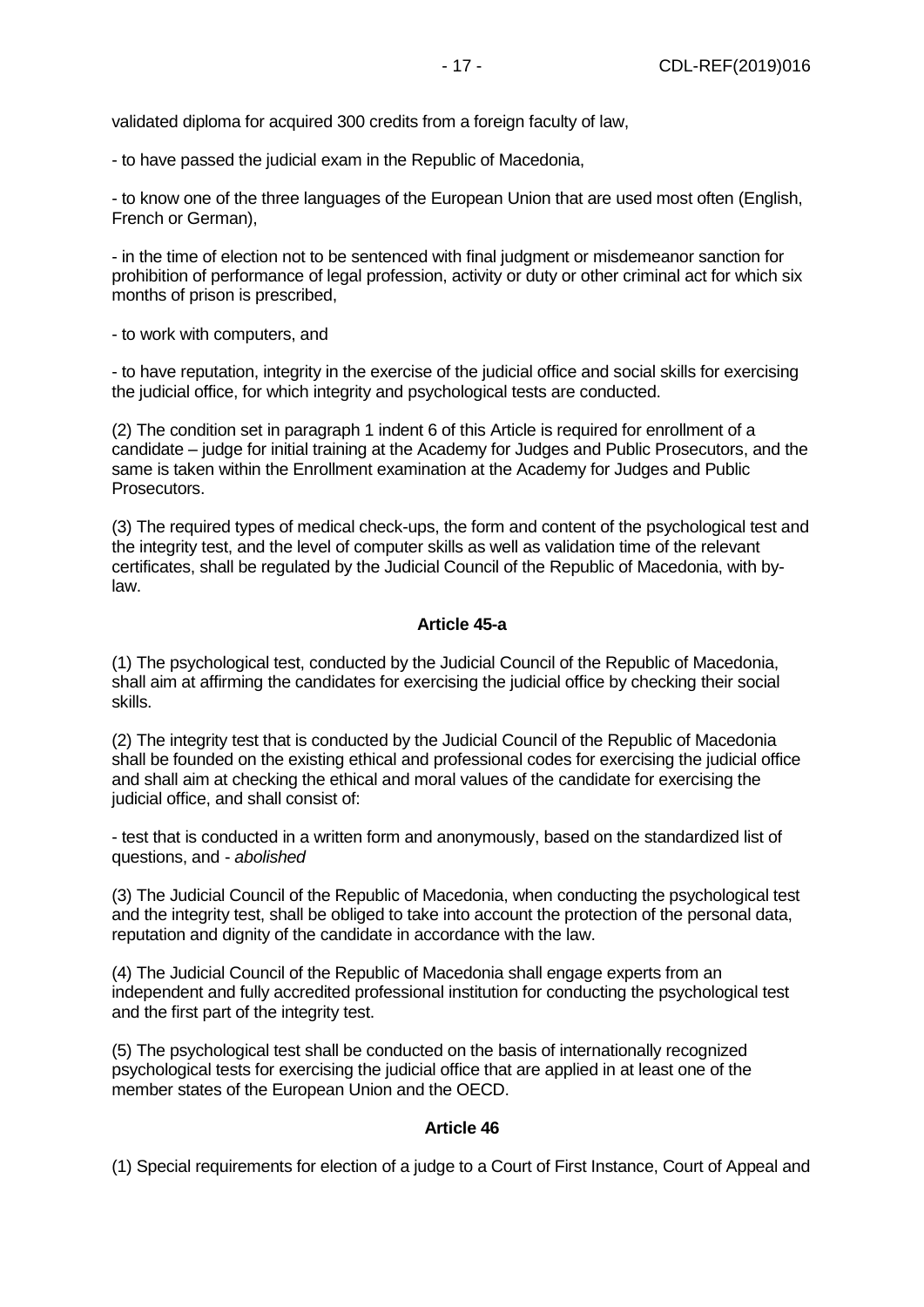the Supreme Court of the Republic of Macedonia shall be as follows:

1. A person who has completed the training at the Academy for Judges and Public Prosecutors, determined by the law, may be elected as a judge of a basic court;

2. A judge of a basic court may be elected a person who has a working experience of at least four years of uninterrupted judicial service as a judge in another basic court up to the moment of the application for election, who has been assessed by a competent authority with a positive assessment, in accordance with the Law on the Judicial Council of the Republic of Macedonia;

3. A person with a working experience of at least six years of continuous service as a judge in a basic court, Administrative or Higher Administrative Court up to the moment of the application for election may be elected as a judge of the court of appeal, who is assessed by the competent authority with a positive assessment, in accordance with the law the Law on the Judicial Council of the Republic of Macedonia;

4. A person with a working experience of at least four years of continuous service as a judge in another appellate court up to the moment of the application for election may be elected as a judge of an appellate court, who is assessed by a competent authority with a positive assessment, in accordance with the law the Law on the Judicial Council of the Republic of Macedonia;

5. A person with a working experience of at least six years of service as a judge in an appellate court up to the moment of the application for election may be elected as a judge of the Supreme Court of the Republic of Macedonia and who is assessed by a competent authority with a positive assessment in accordance with the Law on the Judicial Council of the Republic of Macedonia.

(2) Special conditions for election of a judge in the Administrative Court and the Higher Administrative Court are:

1. A person with a working experience of at least four years of uninterrupted judicial service as a judge in a basic court up to the moment of the application for election may be elected as a judge of the Administrative Court, who is evaluated by a competent authority with a positive assessment, in accordance with the Law on the Judicial Council of the Republic of Macedonia;

2. As a judge of the Higher Administrative Court may be elected a person who has working experience of at least six years uninterrupted judicial service as a judge in the appellate court or the Administrative Court up to the moment of the application for election, who is assessed by a competent authority with a positive assessment, in accordance with the Law on the Judicial Council of the Republic of Macedonia.

(3) A person who has completed at least one mandate as a judge of an international court and who meets the requirements of Article 45 of this Law, may be elected a judge at all levels of the judiciary.

# **Article 47**

(1) President of a court is elected from the ranks of judges who have at least six years of uninterrupted judicial service in a court of the same or higher degree, under conditions in a procedure and in a manner determined by law, for a term of four years with the right to another election in a court of the same degree.

(2) As a president of a court is elected a judge who is assessed by a competent authority with a positive assessment, in accordance with the Law on the Judicial Council of the Republic of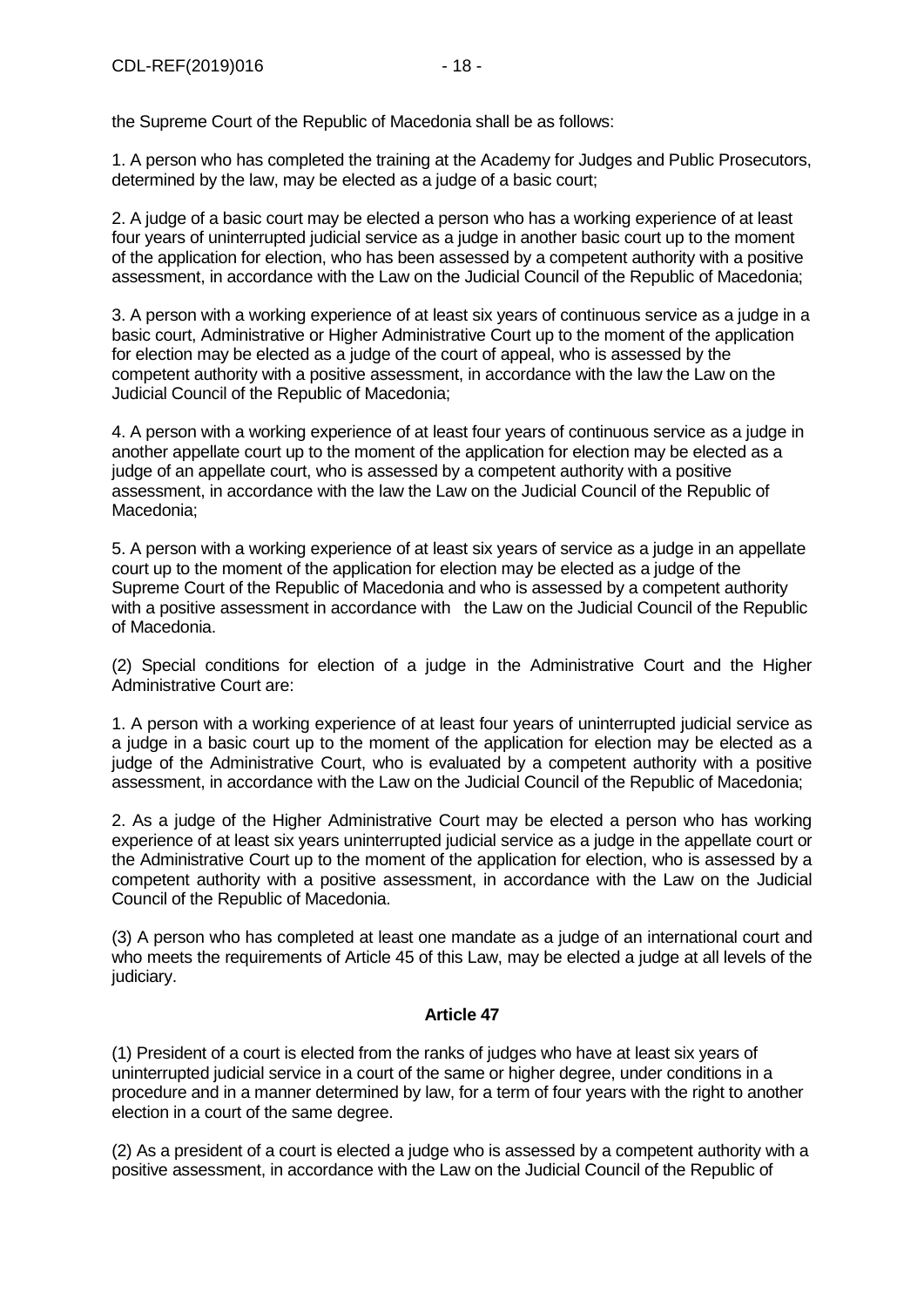Macedonia.

(3) The president of the court shall have the status and function of the first judge among equals in the respective court.

(4) The candidate for president of the court shall attach a work program for the term of office along with an action plan.

(5) Announcement for election of a president of a court shall be published by the Judicial Council of the Republic of Macedonia two months before the expiry of the term of office of the current president of a court. The Judicial Council of the Republic of Macedonia shall elect president of a court from among the candidates who meet the requirements within a period of two months at the most.

(6) The Judicial Council shall announce a new announcement for an election of the president of a court in ten days from the day when during the session it was determined that not one candidate has applied or none of the applicants fulfill the legal requirements for selection.

(7) The president of the court who is not re-elected in the same office shall continue to work as a judge in the court where he/she has previously exercised the judicial function.

#### **Article 48**

Deleted**.**

#### **Article 49**

 $\frac{1}{35}$  Lay judge shall be elected for a period of four years and may be re-elected.

#### **Article 50**

(1) Before taking the office, the judge and the lay judge shall take a solemn oath, which reads as follows: Fig. I hereby state and swear that while exercising the judicial function I will abide by the Constitution of the Republic of Macedonia, the laws and the international agreements ratified in accordance with the Constitution of the Republic of Macedonia, adjudicate lawfully, honestly, in good faith, independently and responsibly, and that I shall protect the human and citizen's freedoms and rights."

(2) When giving the solemn oath, the judge shall wear a robe. The solemn oath shall be given by the judge individually in front of the Judicial Council of the Republic of Macedonia.

(3) The lay judges shall give the solemn oath in front of the president of the court where they are elected.

(4) The judge and the lay judge shall give the solemn oath in the Macedonian language and shall sign it in the Macedonian language and its Cyrillic letter.

(5) *Out of force* (6) Copy of the solemn oath shall be given to the newly elected judge and lay judge.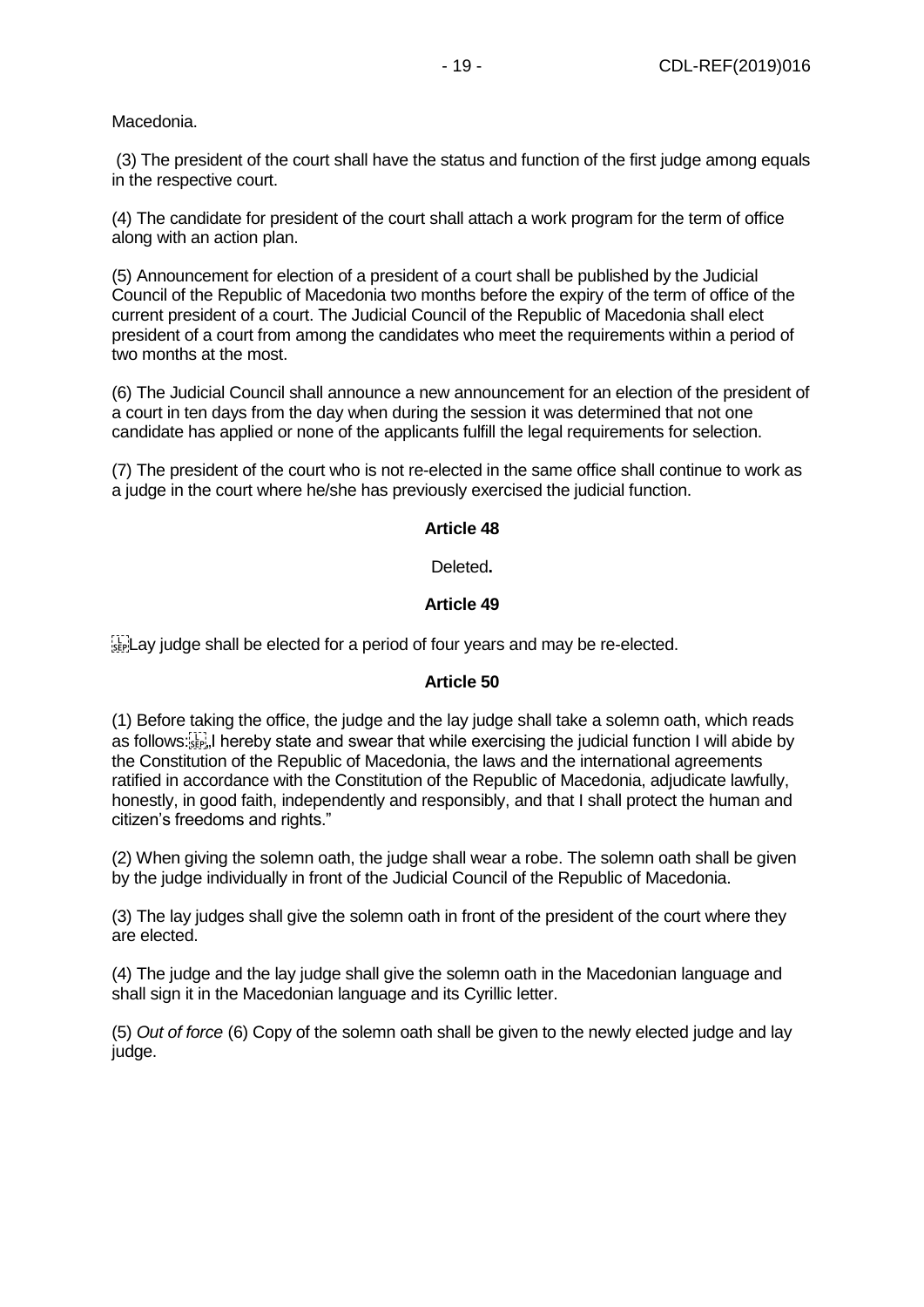# **IV. RIGHTS, OBLIGATIONS AND IMMUNITY**

#### **Article 51**

Judges may found associations for exercising their rights and interests, improvement of professional development, and protection of the independence and autonomy of the judicial office.

#### **Article 52**

(1) The judicial office is incompatible with the office of a member of the parliament, that is, member of a council in the municipality, that is, the City of Skopje, and the offices in state bodies, the municipality and the City of Skopje, expect for cases provided by law.

(2) The judge cannot hold any other public office or practice a profession, except an office determined by law which is not contrary to his/her independence and autonomy in the exercise of the judicial office.

(3) The judge cannot be a member of a managing or supervisory board of a trade company or another legal entity established for the purpose of gaining profit.

(4) The judge may be an educator or may deliver lectures in the Academy for Judges and Public Prosecutors and in a higher education institution and may participate in scientific projects.

(5) The judge for the period while teaching as an educator at the Academy for Judges and Public Prosecutors, may perform the judicial function in a reduced amount, in accordance with the law.

(6) The Judge must not use his office or the reputation of the court to accomplish his personal interests.

(7) The judge cannot be a member or hold a political office within a political party or carry out political or party activity.

# **Article 53**

(1) If the judge is appointed or elected as member of the Judicial Council of the Republic of Macedonia or as judge to an international court, judge to the Constitutional Court, Public Prosecutor of the Republic of Macedonia or director or deputy director of the Academy for Judges and Public Prosecutors, his/her judicial office shall be in abeyance for the time of performance of the duty he/she is appointed to, that is, elected for.

(2) After the expiry of the term of office for which he/she is appointed for, the judge shall have the right to return to the court he/she has left in order to perform the other duty.

# **Article 54**

The judge shall have the right and obligation to continuous professional development during the exercise of the judicial office in accordance with the law.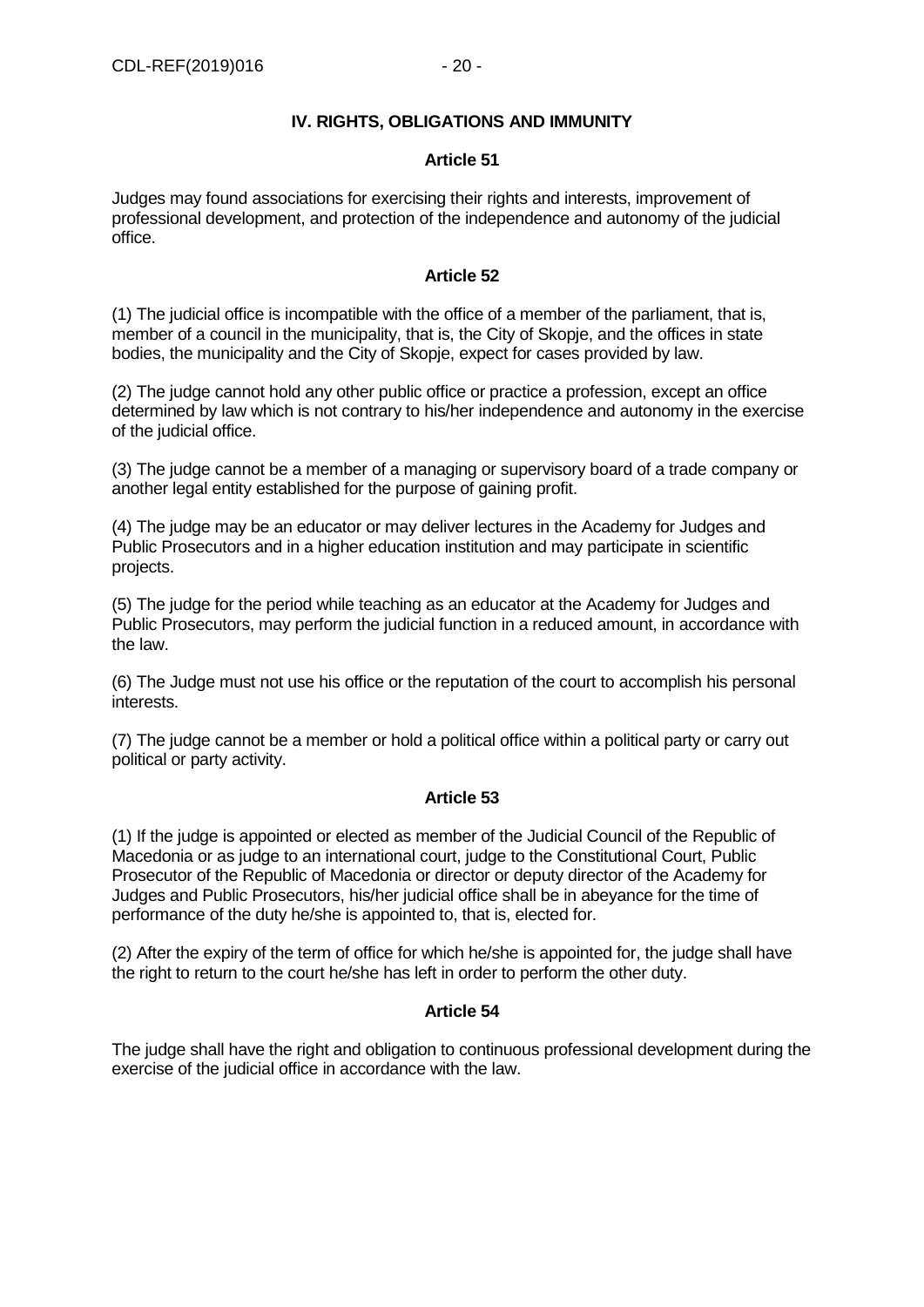# **Article 55**

(1) The judge shall have a court identification card, issued and revoked by the Judicial Council of the Republic of Macedonia.

(2) The Judicial Council of the Republic of Macedonia shall, by an act, prescribe the form and content of the court identification card, the manner of its issuance and revocation.

#### **Article 56**

(1) Special rights of the judge in the exercise of the judicial office shall be the following: - to enjoy special protection of his/her personality, of the family and property, upon personal request or on request of the president of the court made to the police in the place of living, every time when there are serious threats to his/her safety.

(2) The special rights referred to in paragraph (1) line 1 shall also refer to a retired judge.

#### **Article 57**

(1) When trying, the judge shall be obliged to wear special clothes for a judge (A ROBE) to be distinguished from the other participants in the procedure.

(2) The act for the appearance and the conditions for wearing the clothes for a judge referred to in paragraph (1) of this Article shall be adopted by the Minister of Justice.

#### **Article 58**

The judge cannot accept gifts or enjoy privileges and conveniences during the exercise of the judicial office.

# **Article 59**

The judges shall enjoy all the rights under employment entitled to by law.

# **Article 60**

(1) The amount of the salary of the judge shall be determined depending on: - the type of court, - the specialized court division (the type of cases it acts upon), - the internal duties in the court (president of a: court, division, department and council), - the length of service as a judge,

- the scientific and professional titles and specialization, and - the achieved results in the performance of the judicial office.

(2) The salary of the judge during the exercise of the judicial office cannot be decreased, except in the cases determined by law.

(3) The amount of the salary of the judge shall be defined so as to provide the judge protection against pressures and influences when acting and deciding.

(4) The salaries and the other compensations of the judges shall be regulated by law.

# **Article 61**

(1) When the judge, if necessary for the service, is temporarily posted to exercise the judicial office outside the place of residence, he/she shall be entitled to compensation for increased costs for accommodation or travel costs.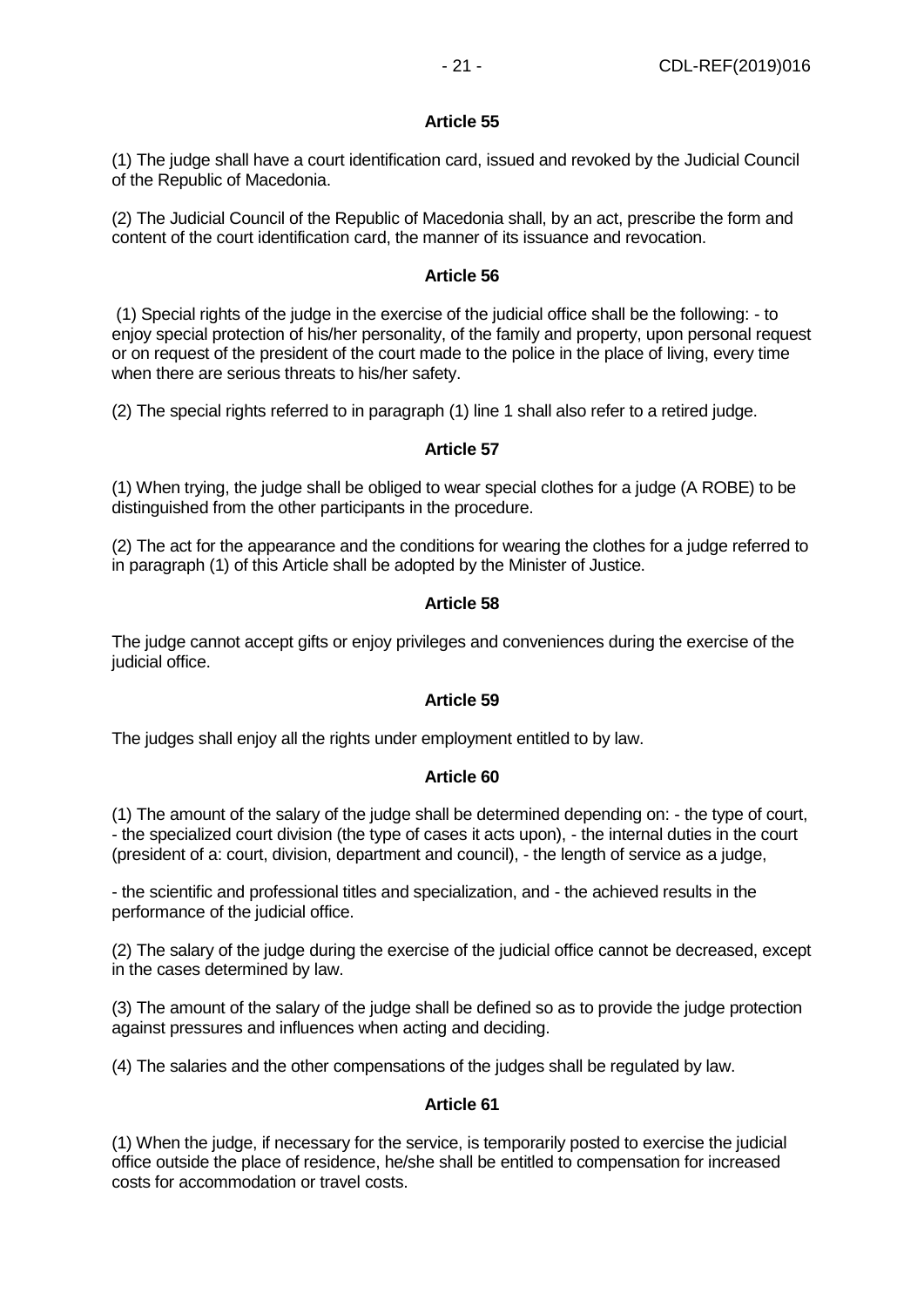(2) The judge shall be entitled to compensation for moving in the case referred to in paragraph (1) of this Article for him/her or for his/her family, as well as to compensation in the cases of election or transfer to another court.

# **Article 62**

(1) The judge who does not own an apartment in the area where the head office of the court is located, shall be entitled to use an appropriate business apartment.

(2) Until gaining the right referred to in paragraph (1) of this Article, the judge shall be entitled to compensation of the actual travel costs.

# **Article 63**

The Judicial Council of the Republic of Macedonia shall decide on the rights referred to in Articles 61 and 62 of this Law at the request of the judge, and the funds shall be provided from the Court Budget.

# **Article 64**

(1) The lay judges shall be entitled to compensation for carrying out the activities of a lay judge.

(2) The Minister of Justice shall adopt detailed regulations on the compensations of the lay judges.

# **Article 65**

(1) In the exercise of the judicial office, the judges shall enjoy immunity.

(2) A judge cannot be held criminally liable for a stated opinion and manner of deciding during the adoption of a court decision.

(3) A judge cannot be taken in without an approval from the Judicial Council of the Republic of Macedonia, unless caught in commission of a crime for which an imprisonment sentence in duration of at least five years is foreseen.

(4) The Judicial Council of the Republic of Macedonia shall decide upon revocation of the immunity of judges.

(5) The procedure for deciding about revocation of a judge's immunity shall be urgent.

# **Article 66**

A lay judge cannot be held liable for a stated opinion and manner of deciding during the adoption of a court decisions.

# **Article 67**

(1) The judge shall be suspended from exercising the judicial office while in custody, or while the procedure for the crime for which an imprisonment sentence of at least five years is foreseen is ongoing.

(2) The judge shall be suspended from exercising the judicial office in case of initiated procedure for establishing liability, in accordance with law and when there are justified reasons for suspension from exercising judicial office.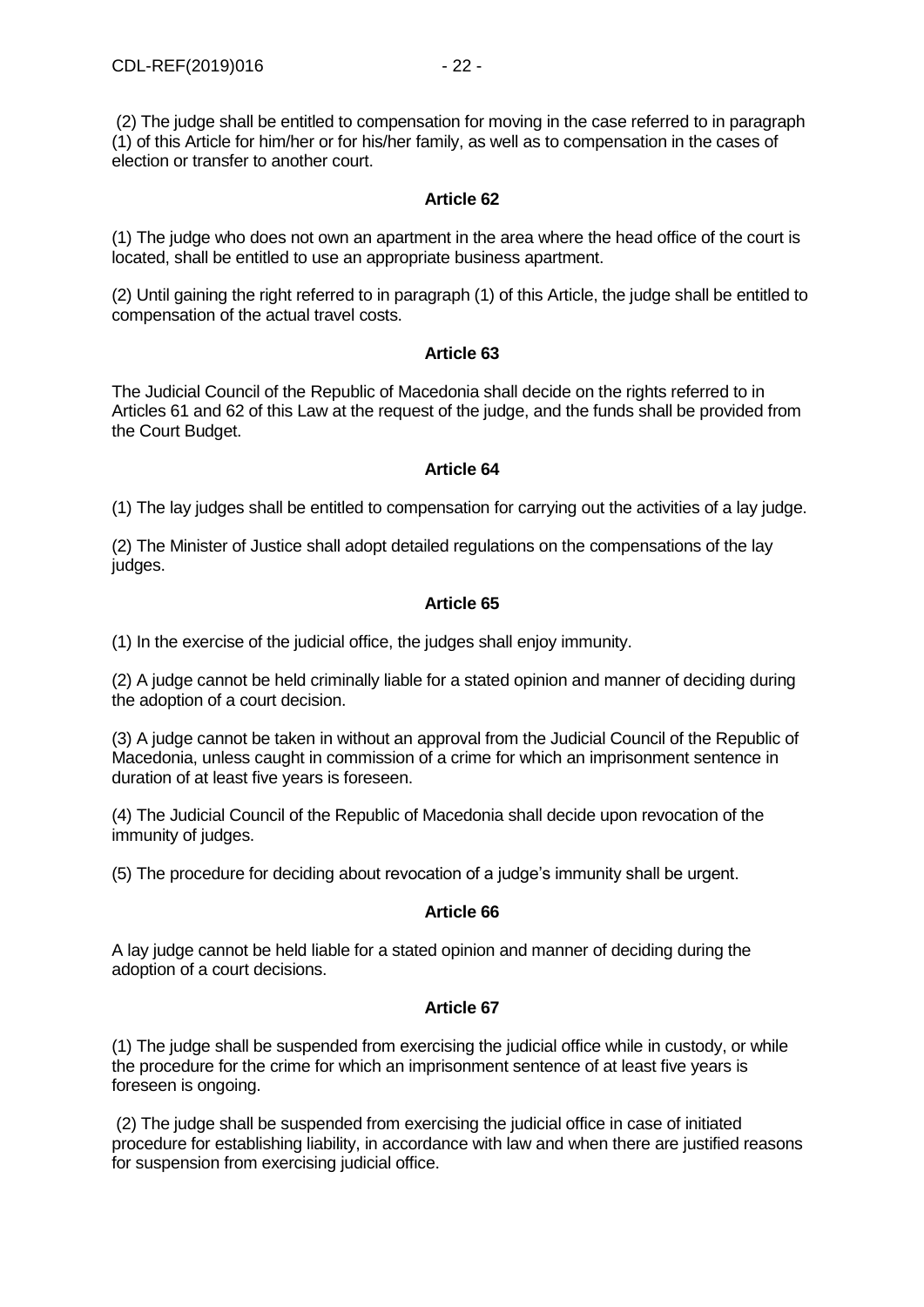(3) The decision to suspend the judge from exercising the judicial office in the case referred to in paragraphs (1) and (2) of this Article shall be adopted by the Judicial Council of the Republic of Macedonia.

# **Article 68**

(1) Anyone shall have the right to lodge a written complaint to the President of the court due to improper or inappropriate behavior of a Judge in official relations with the parties and to receive a reply.

(2) The complaints related to the exercise of the judicial office have to be reviewed by the bodies to which they are submitted, fast and fair and without presence of the public in the procedure.

(3) The judge against whom the complaint is submitted shall reply within a time period defined by law.

# **Article 69**

A procedure for damage compensation or another procedure cannot be conducted against a judge or a lay judge by a party that is not satisfied with the decision of the judge.

#### **Article 70**

(1) The Republic of Macedonia shall be held liable for a damage caused to the citizens or legal entities by a judge or lay judge in unlawful exercise of the office.

(2) In case of dismissal of a judge because of the caused damage referred to in paragraph (1) of this Article, the Republic of Macedonia, by means of a lawsuit, shall require the dismissed judge to return the amount of the paid damage referred to in paragraph (1) of this Article, in the amount defined by the court, in accordance with the law.

(3) After the dismissal of a judge who has caused a damage to citizens or legal entities by unlawful operations, in a period of eight days as of the legal validity of the decision on dismissal, the Judicial Council of the Republic of Macedonia shall notify the State Attorney's Office in order for it to undertake the measures referred to in paragraph (2) of this Article, within the framework of its competences defined by law.

# **Article 71**

(1) Judicial scholarship by way of competition shall be awarded to a judge for attending postgraduate studies in law and for specialized studies in law in the country, or abroad, that is, for professional qualification in another professional area related to the judicial work, which cannot be completed within the Academy of Judges and Public Prosecutors.

(2) The decision referred to in paragraph (1) of this Article shall be adopted by the Judicial Council of the Republic of Macedonia, considering, in particular, the results of the judge's work and his/her specialization in a particular area.

(3) The funds for the judicial scholarship shall be provided from the Court Budget.

# **Article 72**

(1) Annual leaves in the courts shall last from 15 July to 15 August.

(2) Only necessary activities shall be carried out in the courts of first instance during the annual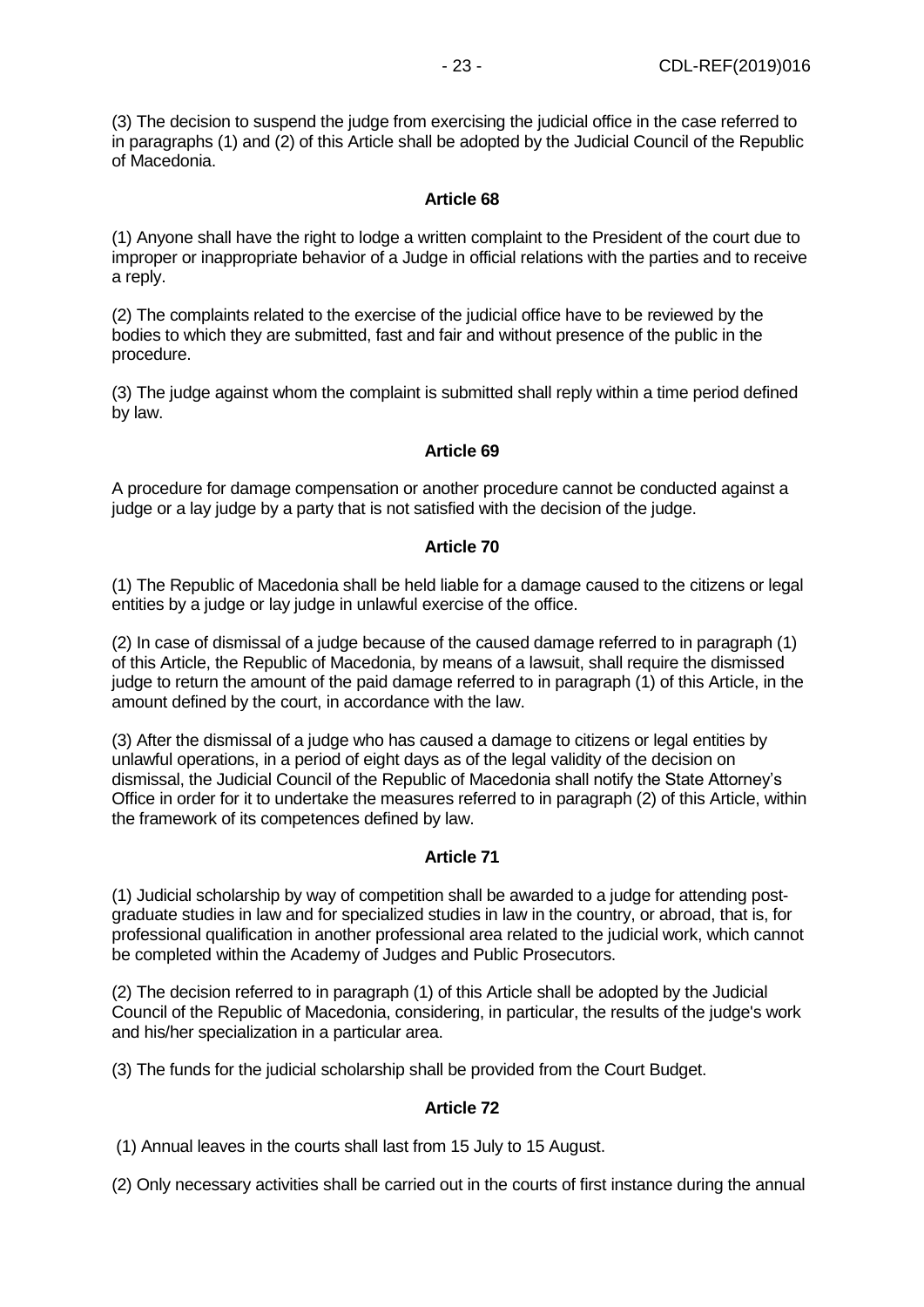leaves, such as: investigations and trials in criminal cases when the defendant is in custody and in criminal cases for parties who do not live in the Republic of Macedonia; cases for application of temporary measures; bills of exchange lawsuit; disputes for publishing a correction of already published information; urgent misdemeanor cases; non-contentious and enforceable cases about upbringing and protection of children and obligations in cases of child support resulting from a law; registration of political parties, non-contentious cases for retention of persons in healthcare institution; property inventory of the descendant, preparing testaments, receiving submissions, and other activities bind by preclusive deadlines set by law.

(3) During the annual leaves, the courts of appeal shall act upon appeals against decisions on the cases referred to in paragraph (2) of this Article and upon cases tried at non-public sessions.

(4) Except for the activities referred to in paragraphs (2) and (3) of this Article, the time period referred to in paragraph (1) of this Article shall be considered as time when the court is closed.

(5) The judge shall be entitled to annual leave in duration of 26 working days.

# **V. TERMINATION OF, DISMISSAL AND GROUNDS FOR LIABILITY**

# **1. Termination of the judicial office**

# **Article 73**

(1) The judicial office of a judge shall terminate upon:

- personal request,

- permanent loss of the ability to exercise the judicial office, confirmed by the Judicial Council of the Republic of Macedonia,

- fulfillment of conditions for retirement pension, with a possibility to continue working on the basis of the labor legislation,

- the conditions referred to in Article 52 paragraphs (1) and (7) of this Law are fulfilled, except when the judicial function is in abeyance under conditions determined by law, and

- conviction for a crime by a legally valid court verdict to an unconditional imprisonment sentence of minimum six months.

(2) The Judicial Council of the Republic of Macedonia shall at the latest within ten days from the day of knowing of the fulfillment of the conditions referred to in paragraph (1) of this Article determine the termination of the judicial office, thus terminating the right to salary of the judge.

(3) The court that had adopted a final judicial decision from paragraph (1) point (5) of this Article has to immediately after obtaining decision's effectiveness, inform the Judicial Council of the Republic of Macedonia and the president of the court where the judge is performing the judicial function.

# **2. Dismissal of a judge**

# **Article 74**

(1) The judge shall be dismissed from the judicial office: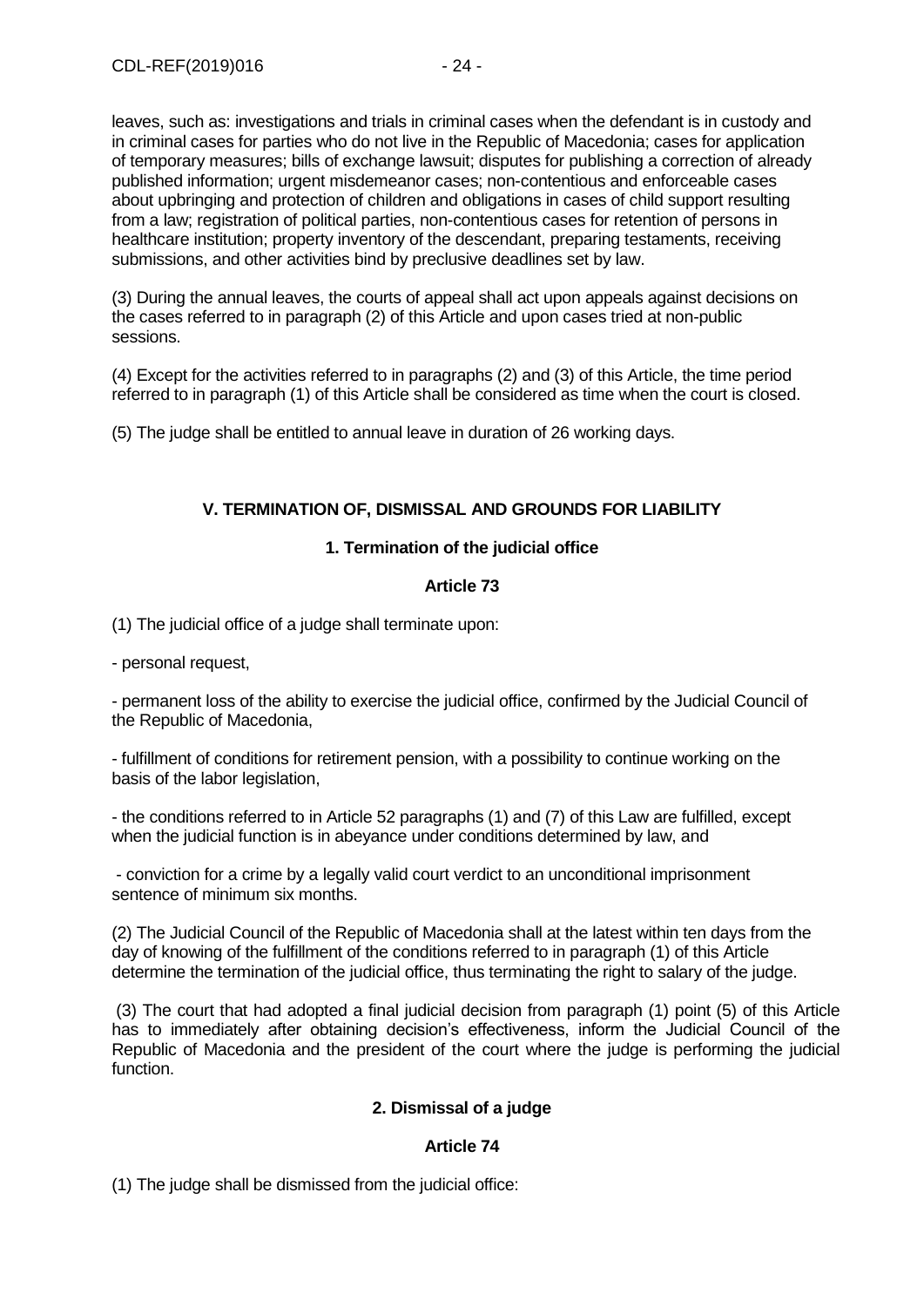- due to serious disciplinary offence that makes him/her discreditable to exercise the judicial office prescribed by law and

- due to unprofessional and neglectful exercise of the judicial office under the conditions defined by law.

(2) Decision on dismissal of the judge shall be adopted by the Judicial Council of the Republic of Macedonia.

(3) The judge shall be dismissed from the judicial office in accordance with the grounds stipulated in paragraph (1) of this Article if the violation is committed:

- with the intention or apparent negligence by the fault of the judge without justified reasons and

- the injury caused severe consequences.

(4) In case of an easier form of violation of the grounds referred to in paragraph (1) of this Article, a disciplinary measure may be imposed on the judge.

(5) As of the day of entry into force of the decision on dismissal of the judge by the Judicial Council of the Republic of Macedonia on the grounds referred to in paragraph (1) of this Article, the judge's right to salary shall cease.

# **3. Serious disciplinary offence**

#### **Article 75**

- (1) A more severe disciplinary violation for which a procedure for establishing a judge's responsibility is instituted shall be considered as:
	- 1) severe violation of public order and peace and other more serious forms of misconduct that violates the reputation of the court and his/her reputation;
	- 2) gross influence and interference in the performance of the judicial function of another judge;
	- 3) if he refuses to file a statement of assets and interests according to law or if his statement contains gross inaccuracies or
	- 4) manifestly violation of the rules for exemption in situations in which the judge knew or should have known about the existence of one of the grounds for exemption provided for by law.
- (2) For the disciplinary violation referred to in paragraph (1) of this Article, the president of the court shall notify the Judicial Council of the Republic of Macedonia in writing within a period of eight days from the day of recognizing the committed violation, but not longer than three months from the committed violation.
- (3) In cases of disciplinary violation of paragraph (1) line 1 of this Article, when there was a final judicial decision, the court that had adopted the decision has to immediately after obtaining decision's effectiveness, to inform the Judicial Council of the Republic of Macedonia and the president of the court where the judge is performing the judicial function about it.
- (4) The procedure for establishing responsibility of judges in the case of paragraph 1 point 1 of this Article, may be initiated even when there is no previously adopted effective judicial decision.

# **4. Unprofessional and unethical performance of the judicial function**

#### **Article 76**

(1) Unprofessional and unethical performance of the judicial function implies unsatisfactory expertise or unconscientiousness of the judge that affects the quality and promptness of the work, as follows: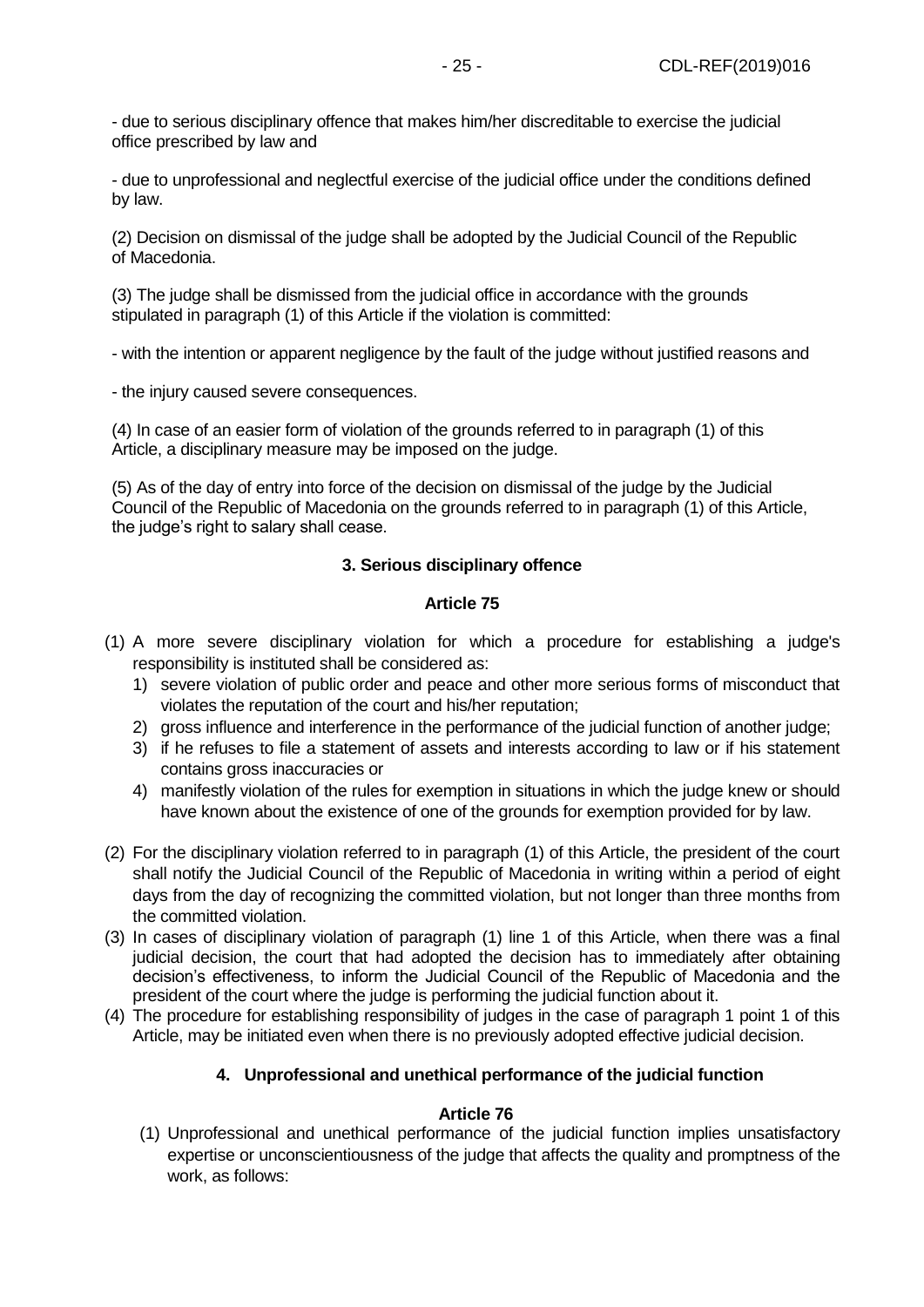- 1) if in two consecutive assessments the judge does not fulfill the criteria for successful work, by his fault without justifying reasons, for which he has received two negative grades, in procedure established by the Law on Judicial Council in of the Republic of Macedonia;
- 2) if he was convicted by a final court verdict, with punishment lower than that determined in the Art. 73, paragraph(1) point 5 of this law which is a direct result of acting in the performance of the judicial office, deliberately or with conscious negligence;
- 3) is publishing unauthorized classified information, i.e. provided information and data on court cases that violates the obligation to protect the secrecy of the procedure established by law and when the public is excluded in accordance with the law;
- 4) without justified reasons, does not schedule the hearings in the cases assigned to him or otherwise delay the procedure;
- 5) does not take the matter into consideration because of which expiration of a criminal prosecution or statute of limitations on the execution of a criminal sanction for a crime occur;
- 6) takes on a case that has not been allocated to him through the automatic computer system for conducting of court cases in the courts;
- 7) Intentionally and inexcusably makes gross professional mistake, while differences in interpretation of law and facts cannot be taken as ground for determination of judges' responsibility.

(2) For the disciplinary violation referred to in paragraph (1) of this Article, the president of the court shall be obliged to inform the Judicial Council of the Republic of Macedonia in writing within eight days from the day of perceiving the committed violation, but not longer than six months after the violation.

(3) For the disciplinary violation referred to in paragraph (1) line 2 of this Article, the court that adopted the final decision shall immediately after obtaining decision's effectiveness, inform the Judicial Council of the Republic of Macedonia and the president of the court where the judge is performing the judicial function about it.

# **Article 77**

(1) As a disciplinary violation for which a procedure for determining the responsibility of a judge for which a disciplinary measure is imposed shall be considered:

1) less severe breach of public order or other less serious misconduct that violates the reputation of the court and his/her reputation

2) use his office or the reputation of the court to accomplish his personal interests

3) failure to perform mentoring duties;

- 4) violation of the rules on absence from work;
- 5) failure to attend obligatory trainings or

5) not wearing a court gown during the trials.

(2) For the disciplinary violation referred to in paragraph (1) of this Article, the president of the court shall be obliged to inform the Judicial Council of the Republic of Macedonia in writing within eight days from the day of perceiving the committed violation, but not longer than six months after the violation.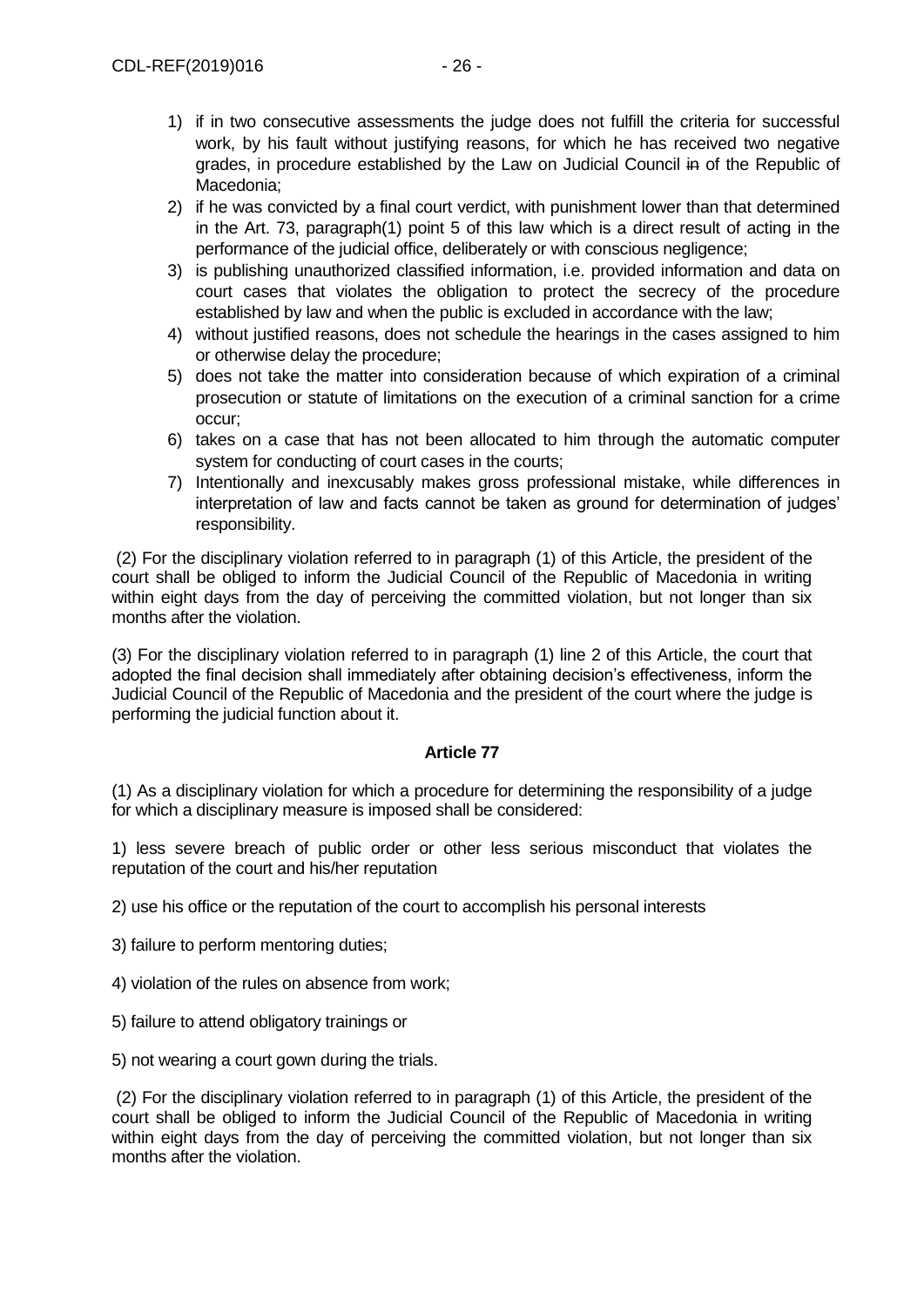(3) The disciplinary measure shall be imposed to a judge in the cases from paragraph (1) of this article, if:

- the disciplinary measure has been done with the intention or apparent negligence by the fault of the judge without justified reasons and

- the disciplinary measure caused severe consequences.

#### **5. Disciplinary measures**

#### **Article 78**

(1) For the established responsibility of a judge, the Council may impose one of the following disciplinary measures:

- a written warning,
- public reprimand,

- reduction of the salary in the amount of 15% to 30% of the monthly salary of a judge for a duration of one to six months.

(2) If a judge has been pronounced a disciplinary measure with a final decision on a salary reduction in the amount of 15% to 30% of the monthly salary, the judge cannot be elected to a higher court, as a member of the Judicial Council, nominated as a judge in international court, director or deputy director of the Academy for Judges and Public Prosecutors, for the duration of the measure.

(3) When determining and pronouncing disciplinary measures, the severity of the violation, the degree of responsibility, the circumstances under which the violation and the conduct of the judge have been committed, the consequences of the violation as well as the previously stated disciplinary measures shall be taken into consideration. "

#### **Article 79**

(1) President of a court shall be dismissed from the office of a president, if in a procedure, the Judicial Council of the Republic of Macedonia establishes the following bases:

- overstepping and violation of legal powers,

- unlawful and unintended use of court's funds,

- influence upon the independence of the judges related to adjudging in certain cases,

- failure to apply the provisions regarding the case management and distribution,

- violation of the provisions regarding the adoption and amendment of the Annual schedule for Judges.

- if he fails to notify the Judicial Council of the Republic of Macedonia for the gross violation of the Articles 75, 76 and 77 of this law by the judge in which he is the president, of the occurrence of the violation was known by the president of the court and purpose of the failure of notification of it is to cover it.

- Hinders supervision in the court pursuant to the law and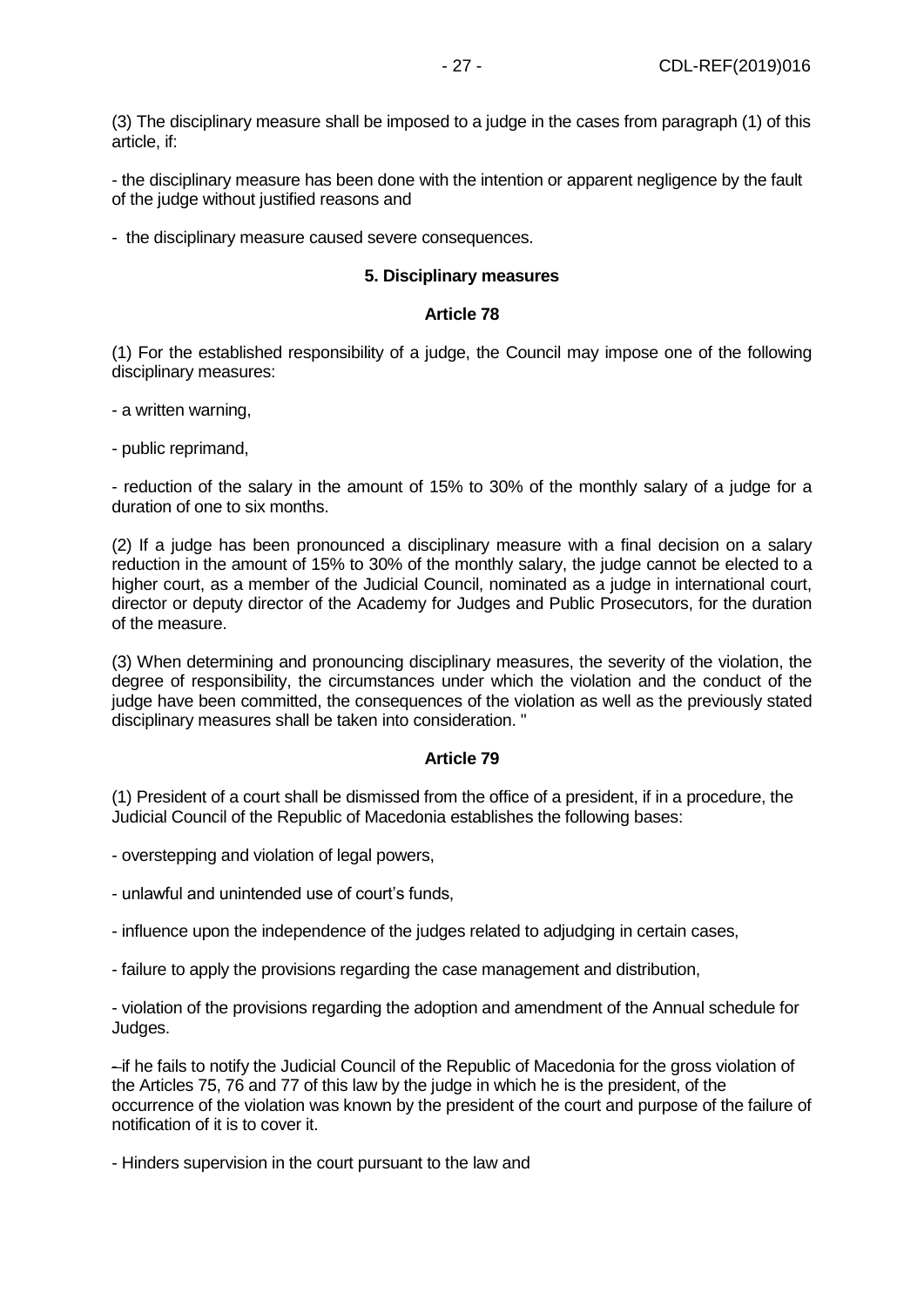(3) In case of milder violation on the grounds referred to in paragraph (1) of this Article, the president of the court may be imposed a disciplinary measure.

#### **Article 80**

(1) The office of a lay judge shall terminate upon:1) personal request; 2) permanent loss of the ability to fulfill the duty of a lay judge; 3) conviction of a crime to an imprisonment sentence of at least six months; 4) unduly or negligent fulfillment of the duty of a lay judge, and 5) turning 60 years old.

(2) The procedure for termination of the office of a lay judge shall be conducted by the Judicial Council of the Republic of Macedonia on proposal of the president of the court.

#### **Article 81**

In case of an investigation conducted against a lay judge or a procedure initiated for termination of the office, the president of the court shall not call him/her to exercise the office of a lay judge.

# **VI. JUDICIAL ADMINISTRATION**

#### **Article 82**

(1) The activities of the judicial administration shall be carried out by the Ministry of Justice.

(2) In order to carry out the activities of the judicial administration, the Ministry of Justice shall communicate with the president of the relevant court.

#### **Article 83**

(1) The scope of work of the judicial administration shall include provision of general conditions for exercising the judicial power, and in particular drafting laws and other regulations in the field of organization and work of the courts and the procedure before the courts, adoption of a Court Rulebook, responsibility for continuous training of the judges and the judicial service, provision of material, financial, safety, spatial and other conditions for operation of the courts, carrying out activities related to international legal assistance, enforcement of sentences imposed for crimes, collection of statistical and other data about the work of the courts, supervision over the efficient performance of the works in the court and implementation of the Court Rulebook, supervision of the implementation of the regulations on court deposits and guarantees, reviewing the complaints from the citizens about the work of the courts pertaining to delay of the court procedure or the work of the judicial services, as well as other administrative tasks and activities defined by law.

(2) For the purpose of reviewing the complaints of the citizens about the work of the courts pertaining to delay of the court procedure, the Minister of Justice shall form a commission composed of two representatives from the Ministry of Justice and one representative selected by the Supreme Court of the Republic of Macedonia, for which a report shall be prepared.

(3) The report referred to in paragraph (2) of this Article shall be prepared by the commission and shall be delivered to the Ministry of Justice in a period of 30 days as of the day of receipt of the complaint, and the Ministry of Justice shall deliver the report to the Judicial Council of the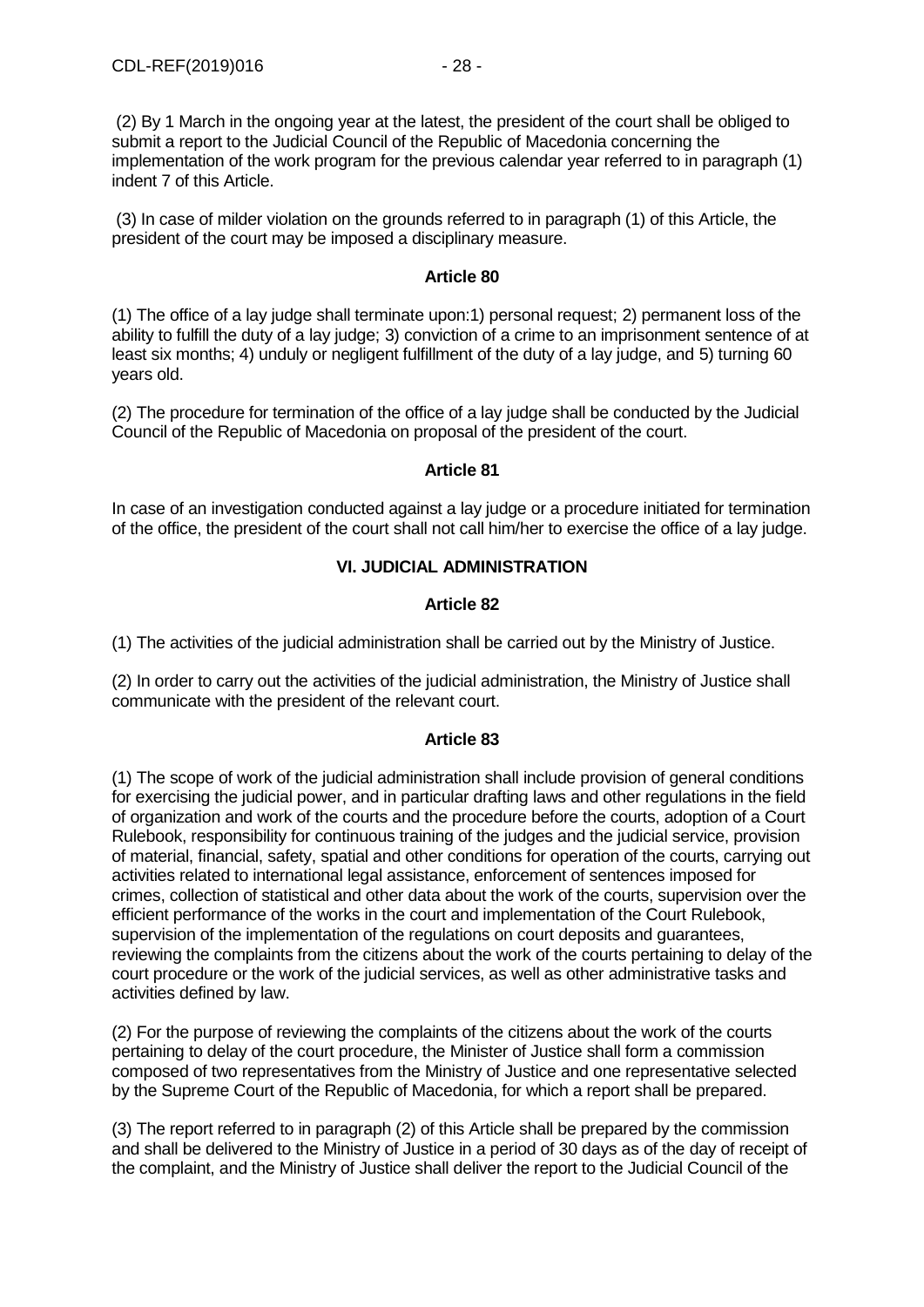Republic of Macedonia within a period of three days as of the receipt at the latest.

(4) The manner of reviewing the complaints of the citizens about the work of the courts pertaining to delay of the court procedure shall be regulated by a bylaw adopted by the Government of the Republic of Macedonia on proposal of the Minister of Justice.

#### **Article 84**

(1) The Minister of Justice shall adopt a Court Rulebook, upon previous positive opinion from the general session of the Supreme Court of the Republic of Macedonia.

(2) The Court Rulebook shall regulate the internal organization of the courts, the manner of operation of the courts, the keeping of case records, as well as the keeping of entry books and other books, the treatment of the documents, forms, the work related to the international legal assistance and acting upon complaints, the calling up and assignment of lay judges, the assignment of regular court translators, interpreters and experts, the keeping of statistics and records and professional development of the personnel, the rules on special marks of the vehicles of the court, the information system of the court, the audio-visual recording of a hearing, as well as other issues significant to the work of the courts.

(3) Supervision over the application of provisions of the Court Rulebook shall be carried by the Ministry of Justice, while taking into consideration not to violate the autonomy and the independence of the judicial office, pursuant to the Plan on supervision, adopted by the Minister of Justice latest to December of the current year, for the next year.

(4) The supervision, mentioned in paragraph (3) of this Article shall be conducted by a Committee established by two representatives of the Ministry of Justice, Bachelors of Law with at least 10 years of experience in the service in legal affairs upon successful completion of the bar exam and two IT specialists that have been trained on the functionality and the manner of work of the automated computer system for the management of court cases.

(5) The Committee mentioned in paragraph (4) of this Article shall prepare report on the found state regarding the conducted supervision, containing suggested measures for removal of the found irregularities. A copy of the repost shall be lodged to the court, the immediate court of higher instance, the Supreme Court of the Republic of Macedonia and the judicial Council of the Republic of Macedonia.

(6) The Minister of Justice may decide, upon his assessment, that it is required to include external experts to perform check-up of the functionality of the automated computer system for the management of court cases.

#### **Article 85**

(1) The Minister of Justice shall by a decision assign court translators and shall keep a directory thereof.

(2) The candidate to be assigned as a court translator should meet the following requirements:

- to have citizenship of the Republic of Macedonia,

to actively use the Macedonian language,

- to hold a university degree,
- to hold a certificate for active use of a foreign language, and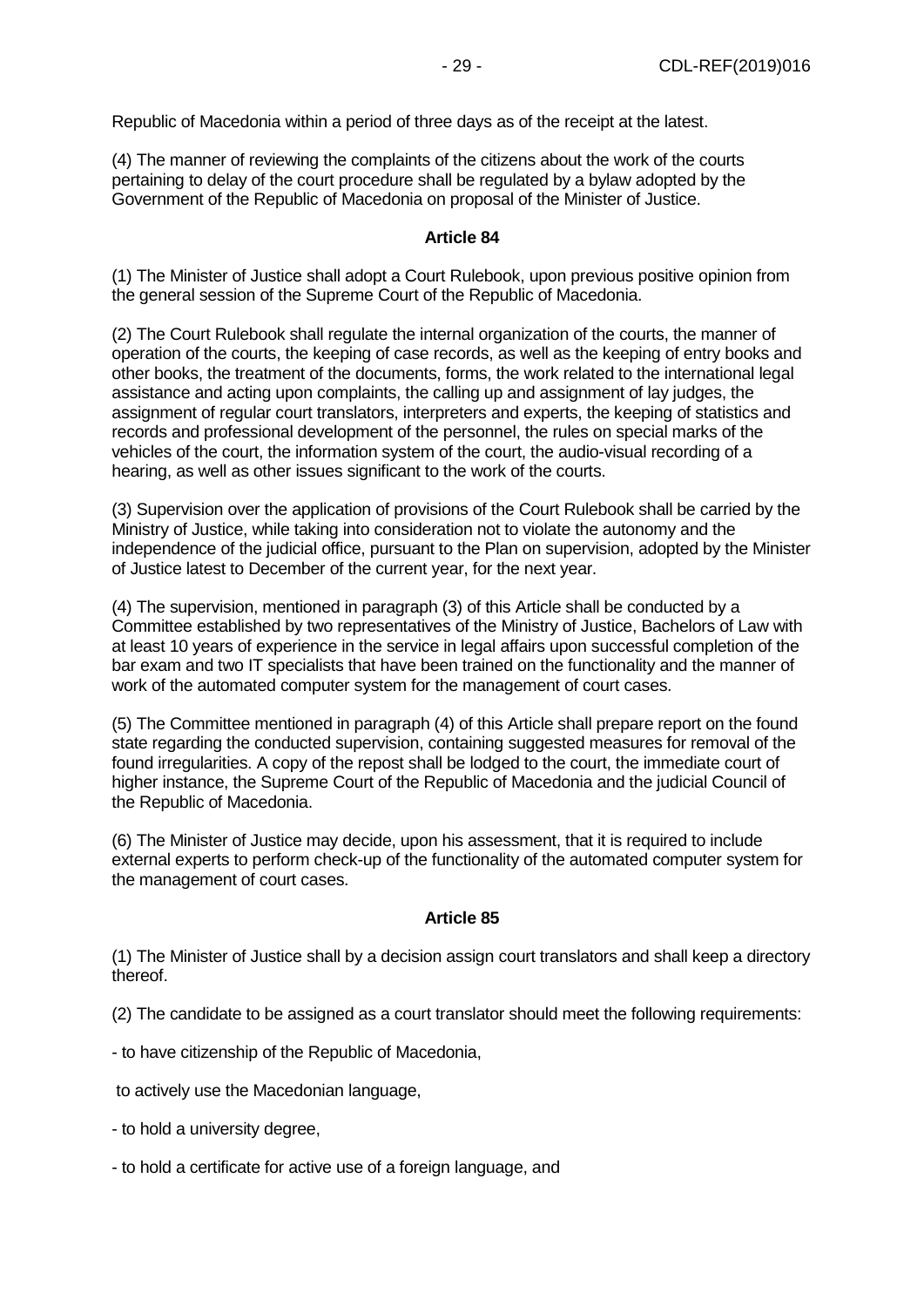- to have permanent, that is, temporary place of residence on the territory of the court where the court translator requires to be assigned.

#### **Article 86**

(1) The Ministry of Justice shall keep records of the court police, the court translators and interpreters, and the experts.

(2) The records referred to in paragraph (1) of this Article shall contain data about the name and surname, date and place of birth, nationality, place of residence, education, type of education, professional degree, knowledge of foreign languages, as well as other data defined by law.

(3) The data referred to in paragraph (2) of this Article shall be submitted by the courts to the Ministry of Justice in the manner prescribed by the Minister of Justice and they shall be treated by virtue of the regulation regarding protection of personal information.

(4) The Ministry of Justice is user of the statistical information into the data base of the information systems in the courts.

# **Article 87**

The person whose data are entered in the records shall have the right to request inspection of the data referring to him/her and their correction in case they are not accurate.

# **Article 87-a**

(1) The Council for Coordination and Management of Information and Communication Technology in the Judicial Bodies is established (in the further text: Council for ICT) as operative-expert body composed by the representatives of judicial bodies.

(2) The Council for ICT gives suggestions for determination of the priorities of the policies and coordination of the judicial bodies in the working of the system of information and communication technology.

(3) The Ministry of Justice gives administrative support in the work of Council for ICT.

(4) The Ministry of Justice uses the statistical data from the data basis from the IT system in the judiciary.

(5) The Minister of Justice shall, by means of a by-law, determine the composition and manner of functioning of the Council for ICT.

(6) The Members of the Council for ICT will receive monthly payment in the amount of one third of the average salary in the Republic of Macedonia, for which the Ministry of Justice issues a decision.

# **VII. COURT ADMINISTRATION**

# **Article 88**

(1) The president of the court shall represent the court, organize the work and take measures for well-timed and duly execution of court's activities.

(2) The president of the court shall ensure the application of the Court Rulebook.

(3) The president of the court shall define the schedule of the court's activities upon previously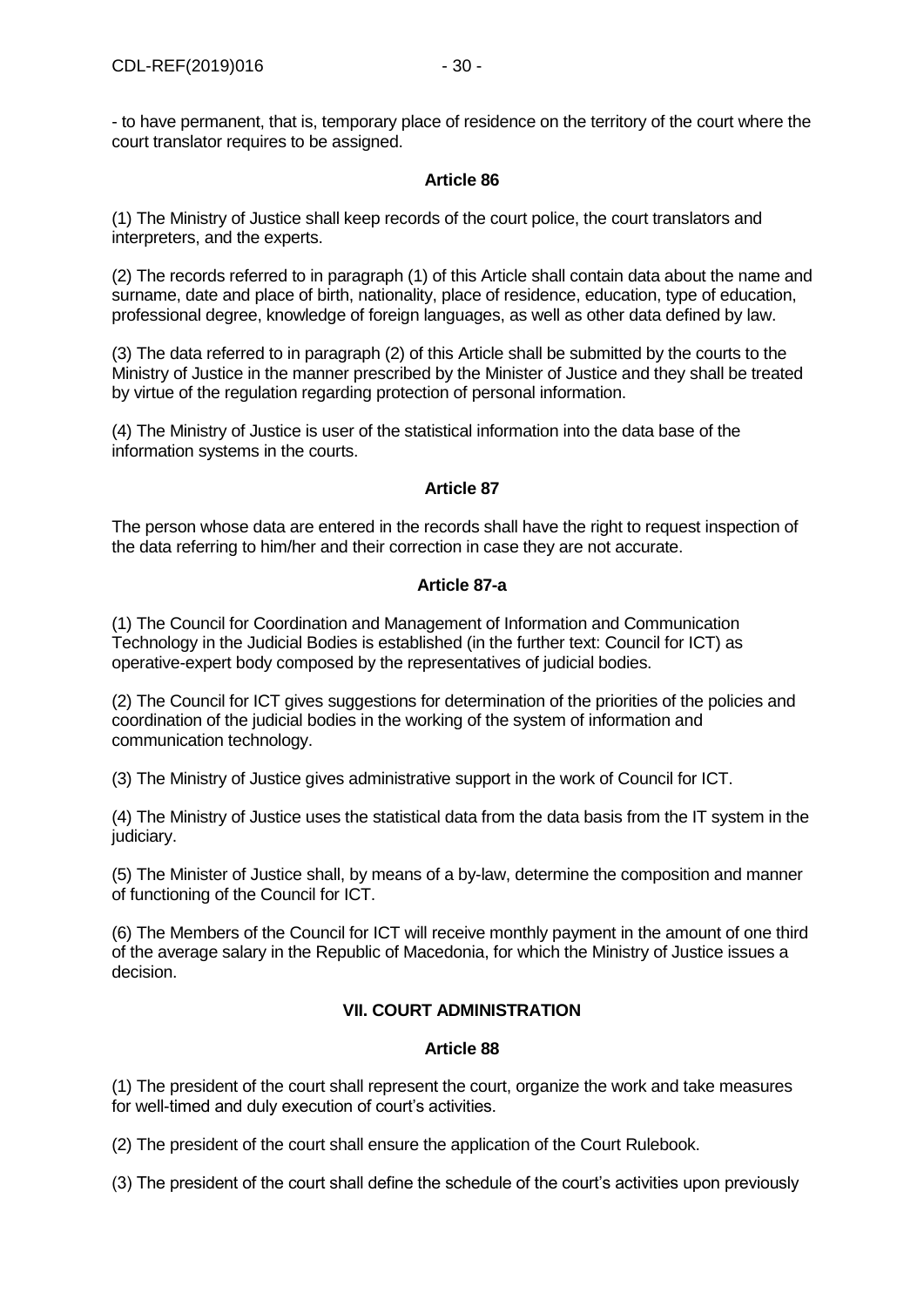obtained opinion of the session of judges and the general session of the Supreme Court.

(4) The president of the court shall be substituted by a judge appointed by the president on the basis of the annual schedule for work, who in the last year is assessed with the highest positive mark and who has the most points compared to the other judges.

(5) Presidents of specialized court departments and their deputies, and presidents of court divisions and court councils shall be assigned from among the judges on the basis of the annual schedule for work.

# **Article 89**

In case of dismissal or termination of the term of office of the president of the court, and until a new president of the court is elected, the Judicial Council of the Republic of Macedonia shall appoint an acting president of the court from among the judges who, in the last year, is assessed with the highest positive mark and has the most points compared to the other judges.

#### **Article 90**

In order to carry out particular administrative, financial, operative, manipulative and auxiliary activities and tasks for several courts on the same territory, joint services may be established or employees may be appointed for carrying out joint activities and tasks.

#### **Article 91**

(1) The judges in the courts where specialized court divisions are established shall be assigned according to their specialization in the legal area.

(2) The president of the division shall manage the work of the specialized court division.

(3) Issues of interest for the work of all councils, that is, judges within the composition of the division, and in particular with regard to the application of laws in particular fields, harmonization of the court practice and promotion of the working method shall be discussed on the session of the specialized court division.

(4) The session of a specialized court division shall be convened by the presidents of the divisions upon their own initiative or on request of the judges in the division or the president of the court when lack of harmonization between separate councils in the division regarding application of the law in particular is established.

# **Article 92**

(1) The session of judges shall be composed of all the judges in the court.

(2) At the session, the judges shall discuss issues of general significance for the work of the court, shall define the work program and shall give opinion regarding the annual schedule for the work of the judges, and shall discuss the annual report for the work of the court and the Judicial Council.

(3) The president of the court may also invite lay judges at the session of judges when issues pertaining to the participation of lay judges in the trial are discussed.

Article  $93_{\text{SEP}}^{113}(1)$  Official identification cards shall be issued by the president of the court to the court servants.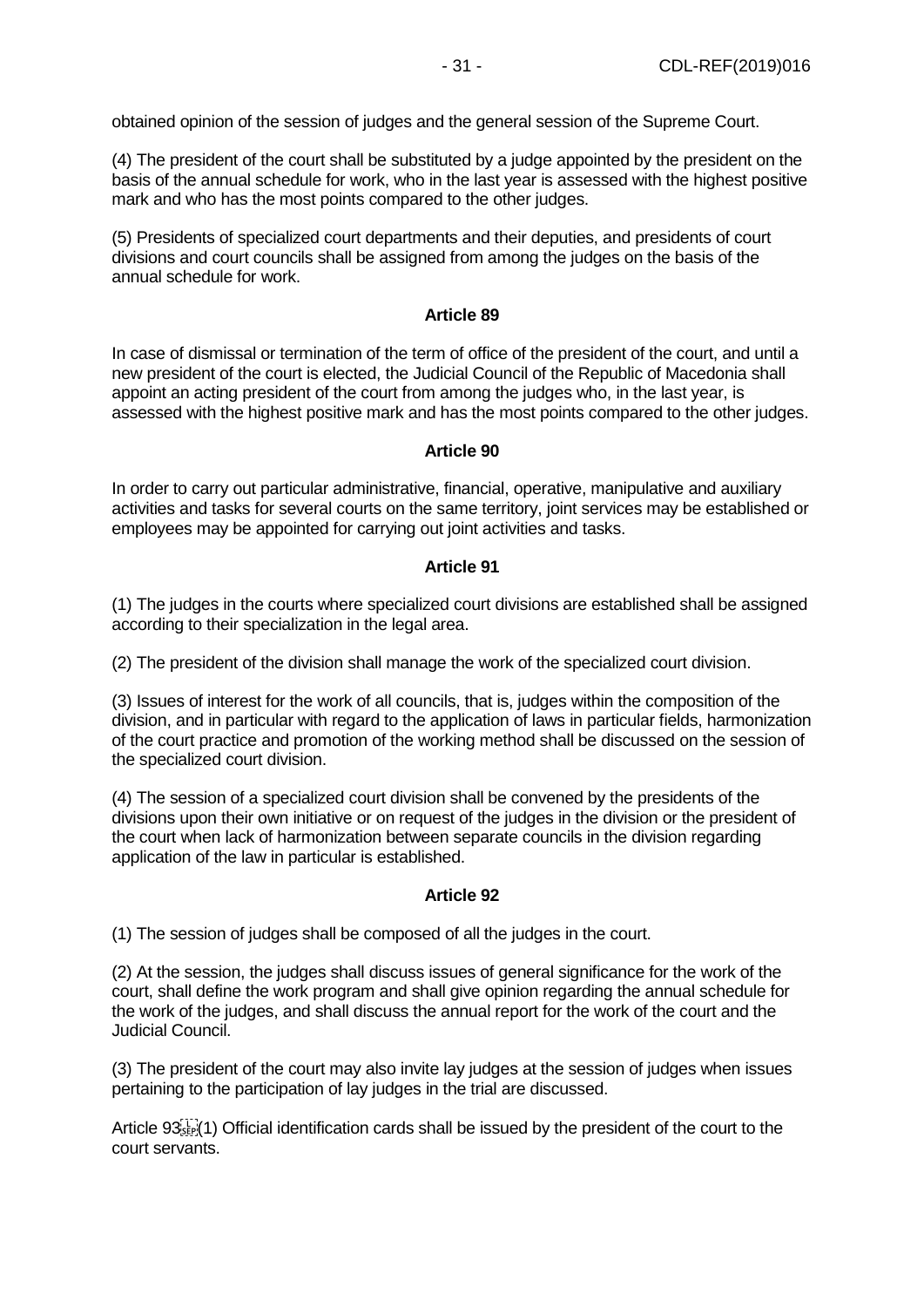(2) The Minister of Justice shall by a rulebook prescribe the outline and content of the form, and the manner of issuance and revocation of the official identification card referred to in paragraph (1) of this Article.

# **Article 94**

(1) The judges, lay judges, higher court counselors, independent court counselors, court counselors, professional associates, court trainees, court experts, interpreters, translators and other persons participating in the procedure and apart of it shall be obliged to keep the classified information with an appropriate degree of secrecy defined by law from unauthorized disclosure, no matter how they have acknowledged it.

(2) The obligation to keep a classified information from unauthorized disclosure shall last in accordance with the law.

# **Article 95**

(1) The president of the court may release the judge or the other persons referred to in Article 94 paragraph (1) of this Law from the obligation to keep classified information with an appropriate degree of secrecy determined by law.

(2) Decision on release from the obligation to keep classified information with appropriate degree of protection regarding the president of the court of lower instance shall be adopted by the president of the immediately higher court, and regarding the president of the Supreme Court of the Republic of Macedonia, the general session of that court, in accordance with the law.

# **Article 96**

(1) Due to the nature of the work in the courts, there shall be duty judges for the purpose of efficient exercise of the judicial function.

(2) The duty judge roster shall be defined by the president of the court for each month. Compensation shall be paid for fulfillment of the duty. The Minister of Justice shall define the amount of the compensation for the duty by an act.

# **Article 97**

(1) The president of the court, a person responsible for public relations, shall give information to the public via the mass media about the work of the court, as well as information about the course of the procedure in a particular case.

(2) A public relations office shall be mandatorily established in the courts.

(3) The president of the court and the judge referred to in paragraph (1) of this Article shall give information to the public by taking into account not to demean the image, honor and dignity of the person and not to cause damage to the independence and autonomy of the court.

(4) The data about the number of the case, the judge, date, hour and court room where the hearing is to be held shall be published on a daily basis in every court, in a public and visible place.

(5) At least once a year, every court shall inform the public about the results of the work of the court and the judges.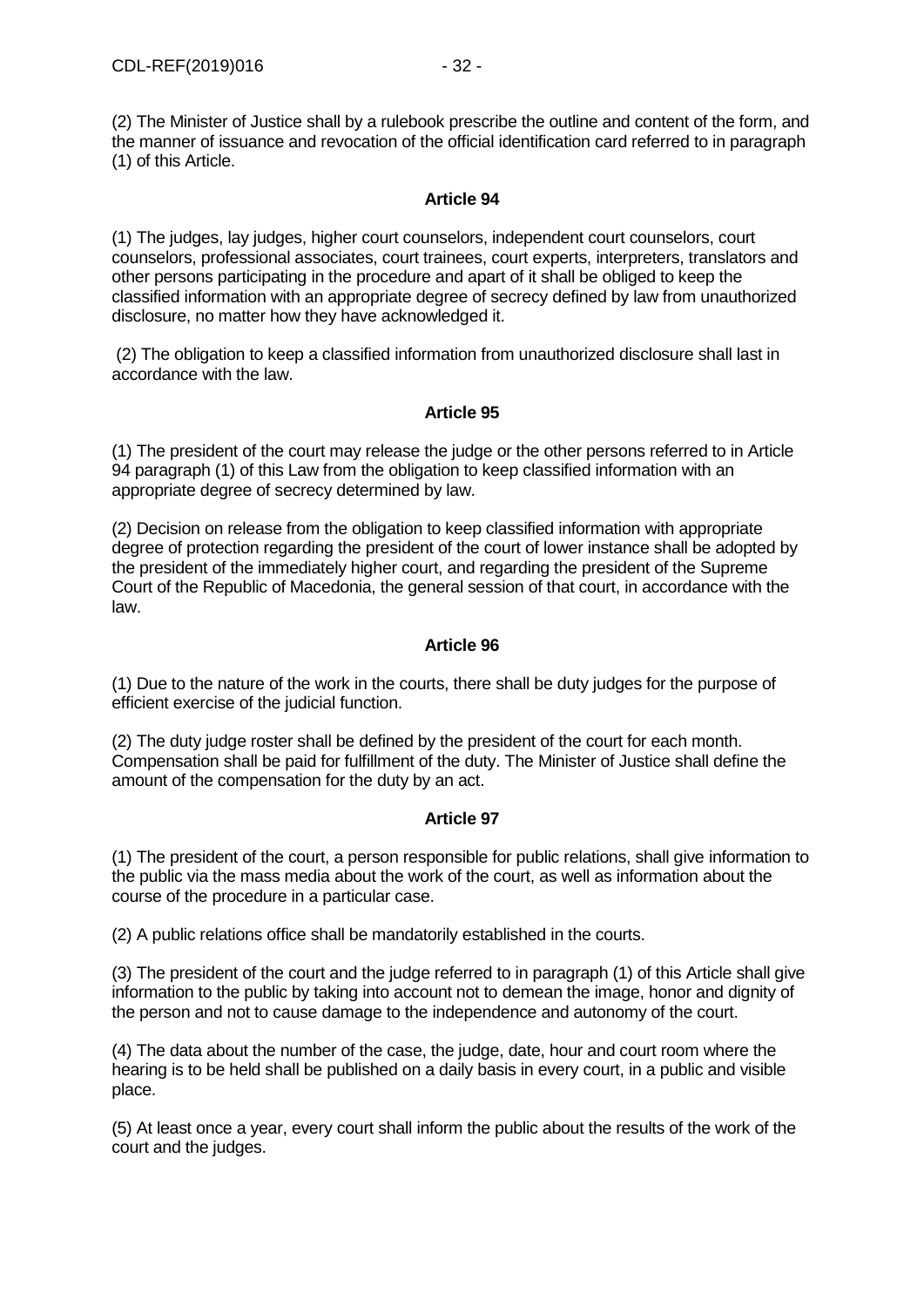(6) The parties and the other participants in the ongoing procedure cannot give information and assessment about the course, conduct and outcome of the procedure if the court has prohibited to give such information.

#### **Work of the court during a strike**

#### **Article 98**

(1) During a strike of the court servants, the activities referring to scheduled hearings, that is, public sessions for adoption and submission of all the decisions within a legal deadline shall be carried out in the court, as well as receipt of written submissions.

(2) The court shall be obliged to work even while on strike in case of procedures defined by law as urgent, that is, for matters that are requisite in accordance with the law.

#### **VIII. COURT INFORMATION SYSTEM**

#### **Article 99**

(1) Information technology center shall be established in the Supreme Court of the Republic of Macedonia, competent for technical management of the automated computer system for the management of court cases and judicial portal and the database that originate from the work of the courts.

(2) The President of the Supreme Court of the Republic of Macedonia is responsible for the functioning of the automated computer system for management of the court cases in the courts.

(3) The Supreme Court of the Republic of Macedonia establishes a working body for standardization of procedures for using the automated computer system for managing court cases in the composition of one judge of the Supreme Court of the Republic of Macedonia, one judge from each appellate court, one judge from Administrative Court, one judge of the High Administrative Court, one judge from the Basic Court and administrator of the Supreme Court of the Republic of Macedonia and three IT managers from the courts.

(4) The courts shall have information technology services, as separate organizational units.

(5) The courts shall publish binding decisions on the court's web site within seven days of the day of their effectiveness, in a manner determined by law.

(6) The president of the court or a judge appointed by him/her shall manage the center, that is, the information technology service.

(7) It shall be mandatory for the Court IT specialists to be professionally educated at the Academy for Judges and Public Prosecutors.

(8) The President of the Supreme Court of the Republic of Macedonia with by-law will determine the manner of functioning of the informatic system in all courts, after consent obtained in advance by the general session of the Supreme Court of the Republic of Macedonia.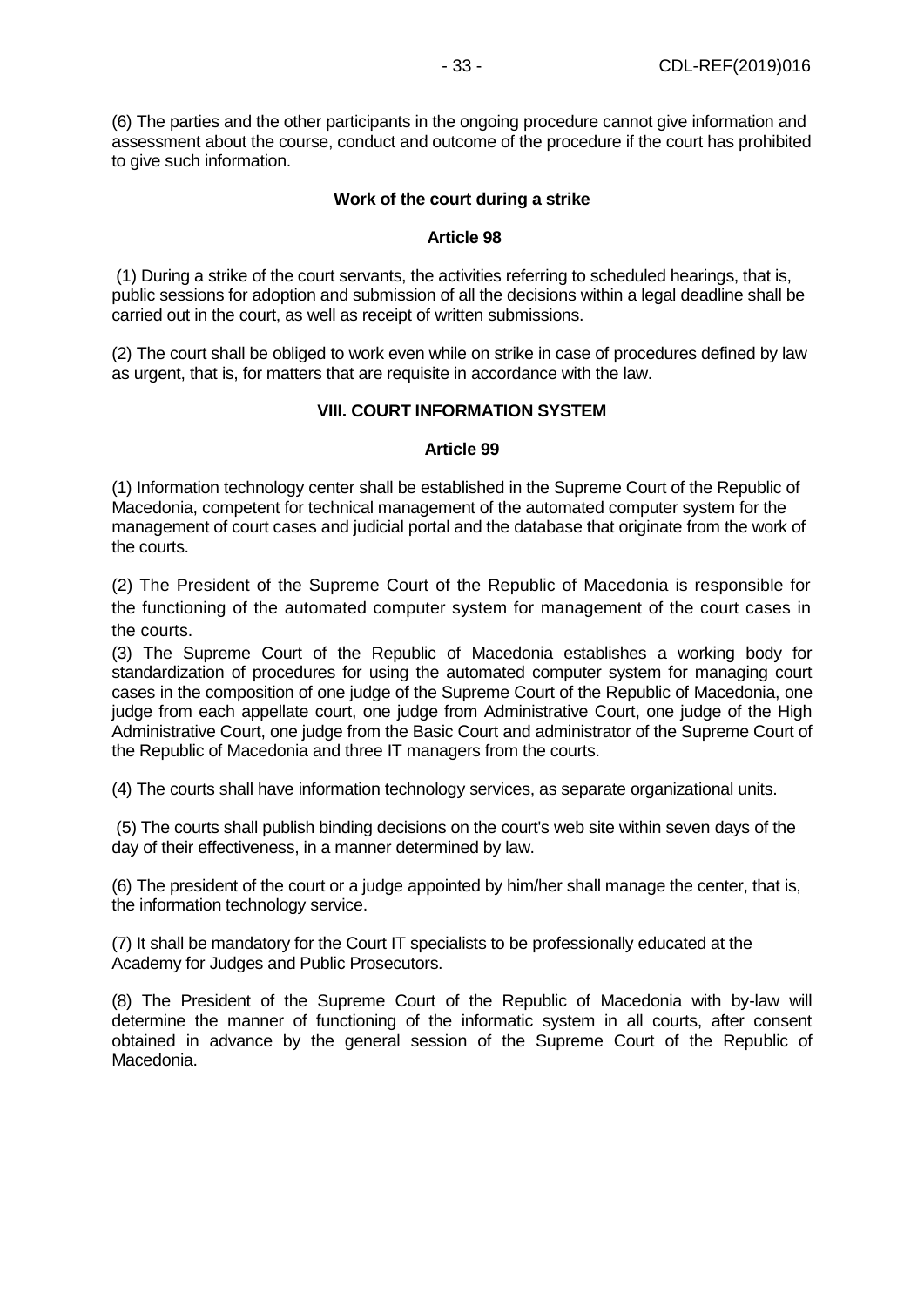# **IX. COURT SERVICE**

#### **Article 100**

The court service shall be composed of the court servants, the persons employed in the courts carrying out technical and auxiliary activities and the court police.

#### **Article 101**

The status, rights, duties, responsibilities of the court service, the system for salaries and salary compensations of the court service, as well as the management of the court cases shall be regulated by law.

#### **Article 102**

The court service shall carry out the activities defined by law in accordance with the principles of legality, professionalism, responsibility, efficiency, economy and transparency.

#### **Article 103**

The court servants, within the framework of their responsibility, shall be obliged to provide the citizens efficient and lawful exercise of their constitutional freedoms, rights and interests in the procedures before the courts.

# *Deleted*

**Article 104**

**Article 105**

*Deleted*

**Article 106**

*Deleted*

**Article 107**

# *Deleted*

# **X. FUNDS FOR OPERATION**

# **Article 108**

The funds for operation of the courts shall be provided from the Court Budget, as a separate part of the Budget of the Republic of Macedonia, marked as "Judicial Power".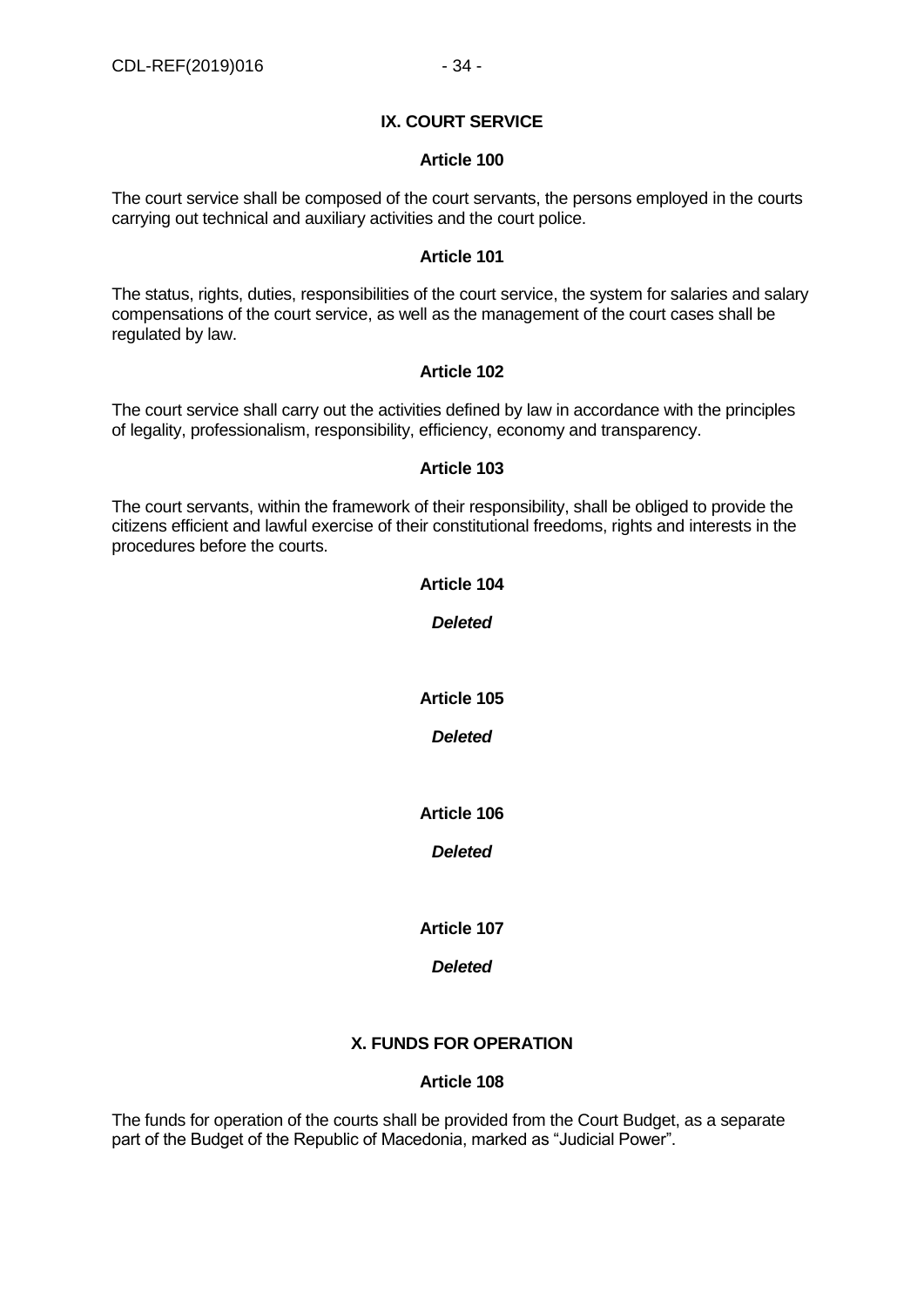#### **Article 109**

(1) The amount of the salaries and the other compensations for the judges in the courts shall be defined by law.

(2) The amount of the salaries and the other compensations for the court servants and the other employees in the courts shall be defined by law and collective agreement.

(3) The salaries and the other compensations, as well as the weapons, equipment and uniform of the members of the court police shall be provided from the funds of the Budget of the Republic of Macedonia, marked as "Judicial Power".

# **XI. COURT POLICE**

# **Article 110**

The securing of the facilities, property, persons, and the maintenance of the order in the court shall be carried out by the court police.

#### **Article 111**

(1) The police cannot enter the court premises.

# **Article 113** *Deleted*

# **Article 114**

*Deleted*

# **Article 115**

*Deleted*

# **Article 116**

#### *Deleted*

# **Article 117**

*Deleted*

# **Article 118**

# *Deleted*

# **ХII. TRANSITIONAL AND FINAL PROVISIONS**

# **Article 119**

(2) The police may enter and stay in the court premises only when it takes in or secures a person. The police shall stay in the court premises when requested so by the judge for the period necessary to secure the person.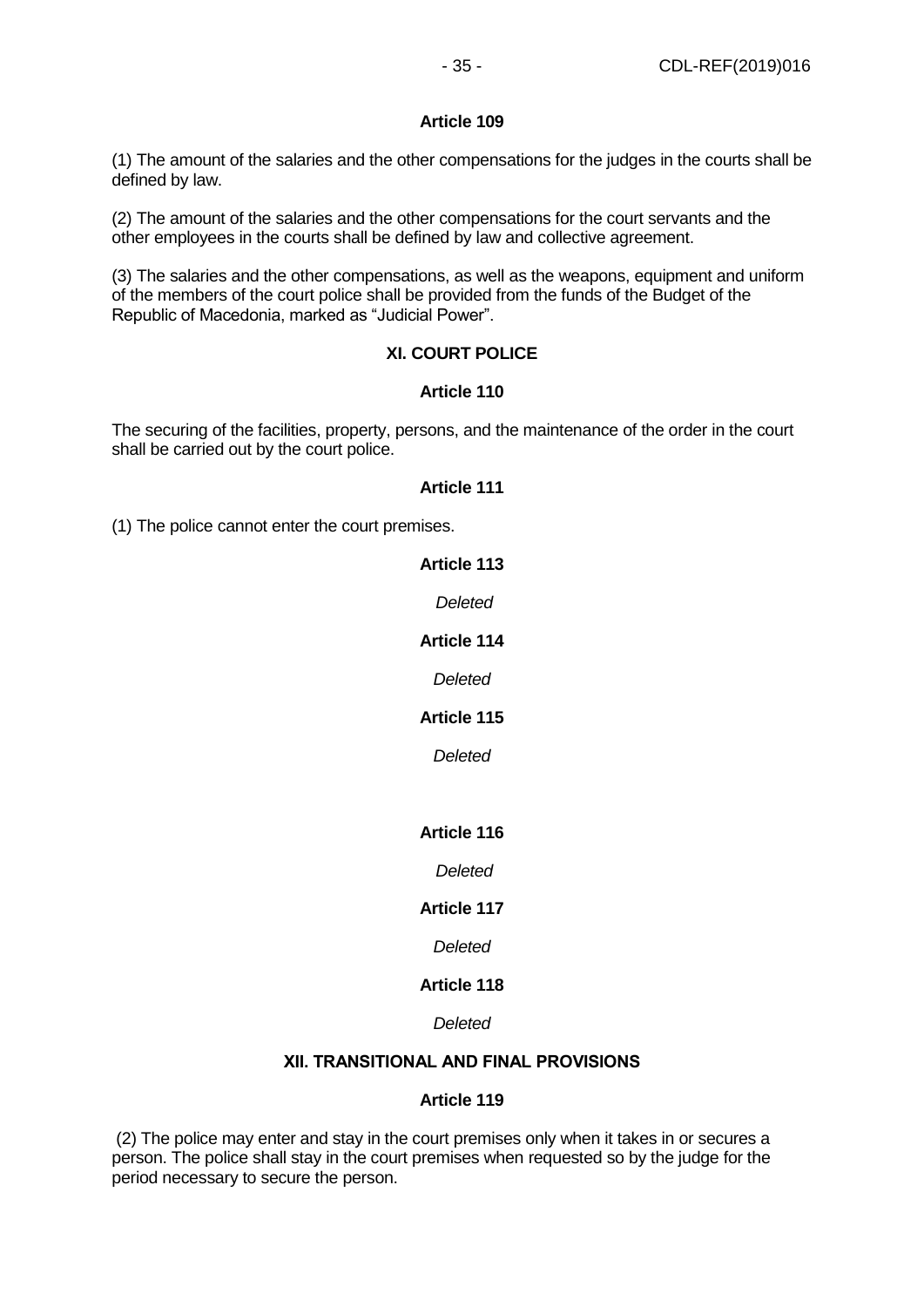(3) The police may enter the court premises upon a call of the president of the court or a judge in case of absence of the president of the court, in order to prevent a crime or when it is urgent in order to prevent a public danger.

#### **Article 112**

The court police powers, rights and obligations, employment, disciplinary liability of the members of the court police, and other issues within the competence of the court police shall be regulated by law.

(1) The judges elected before the entry into force of this Law shall continue to exercise the judicial office.

(2) The Judicial Council of the Republic of Macedonia, within a period of 30 days as of the day this Law commences its application at the latest, shall adopt a decision on the number of judges in the Basic Court Skopje I – Skopje and the Basic Court Skopje II – Skopje.

(3) The re-assignment of judges within the courts referred to in paragraph (2) of this Article shall be made by the Judicial Council of the Republic of Macedonia within a period of three months as of the adoption of the decision referred to in paragraph (2) of this Article at the latest, in accordance with the provisions of this Law, and considering the specialization of the judges in criminal and civil matters.

#### **Article 120**

The commencement of operation and the transfer of cases from the Supreme Court of the Republic of Macedonia to the Administrative Court shall be performed in accordance with the provisions of the Law on Administrative Disputes.

#### **Article 121**

The Ministry of Justice shall provide spatial conditions for the operation of the Administrative Court.

# **Article 122**

The specialized court departments for trying in organized crime and the specialized court divisions within the courts shall be established in a period of 90 days as of the day of application of this Law.

#### **Article 123**

The re-assignment and the transfer of the cases from one to another court in line with the competences defined by this Law shall be made within a period of 120 days as of the day of application of this Law at the latest, in accordance with the Instructions on the Manner of Taking Over of Cases, adopted by the Minister of Justice within a period of six months as of the day of entry into force of this Law.

# **Article 124**

(1) On the day of commencement of the application of this Law, the first instance cases for which a procedure has not been opened shall be taken over by a court of actual and territorial competence, in accordance with the provisions of this Law.

(2) The opened cases for which a first instance decision has been adopted shall be completed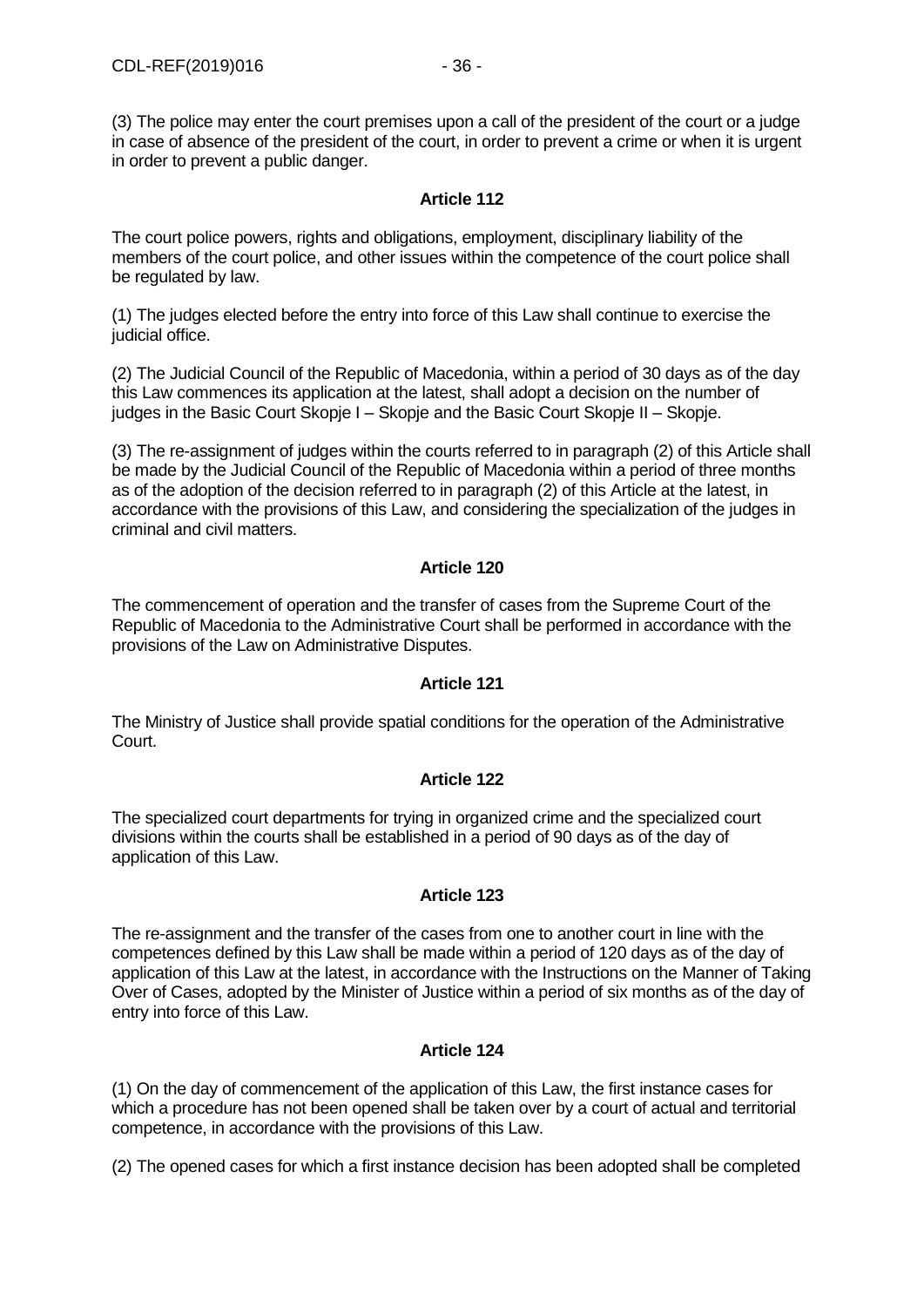(3) The appealed cases that have been returned for re-decision shall be taken over by the court of actual and territorial competence in accordance with this Law.

#### **Article 125**

(1) The existing Court Rulebook shall apply until the adoption of a court rulebook in line with the provisions of this Law, unless it is contrary to the provisions of this Law.

(2) The Minister of Justice who, according to the provisions of this Law, is authorized to adopt the bylaws, shall adopt them within a period of six months as of the day of application of this Law.

(3) Until the adoption of the bylaws referred to in paragraph (2) of this Article, the bylaws adopted before the day of entry into force of this Law shall continue to apply.

#### **Article 126**

(1) Before acquiring the capacity of judge candidates for the first time in accordance with the Law on the Academy for Training of Judges and Public Prosecutors, the judges in the basic courts shall be elected in accordance with the requirements referred to in Article 43 paragraph (1) of the Law on Courts ("Official Gazette of the Republic of Macedonia" nos. 36/95, 45/95 and 64/2003) and should have a working experience with established results in legal matters after passing of the judicial exam of more than three years.

(2) In a period of three years as of the day of the first acquisition of the capacity of judge candidates in accordance with the Law on the Academy for Training of Judges and Public Prosecutors, the Judicial Council shall fill in 50% of the established vacant positions for judges in the basic courts with persons who meet the requirements for a basic court judge in accordance with paragraph 1 of this Article and who have not attended the initial training in the Academy for Training of Judges and Public Prosecutors.

#### **Article 127**

As of the day of application of this Law, the Law on Courts ("Official Gazette of the Republic of Macedonia" nos. 36/95, 45/95 and 64/2003) shall cease to be valid, except the provisions of Article 43 paragraph (1) of the referred Law which shall cease to be valid after the expiry of the time period determined in Article 126 of this Law.

#### **Article 128**

This Law shall enter into force on the eight day as of the day of its publication in the "Official Gazette of the Republic of Macedonia" and shall apply as of 1 January 2007.

# **PROVISIONS OF OTHER LAW**

Law Amending the Law on Courts ("Official Gazette of the Republic of Macedonia" no. 150/2010):

#### Article 45

The fulfillment of the requirement for ensuring minimum 8 GPA for a law graduate who has completed a four-year higher education in law or a law graduate who has acquired 300 credits according to the European Credit Transfer System (ECTS), having minimum 8 GPA in each of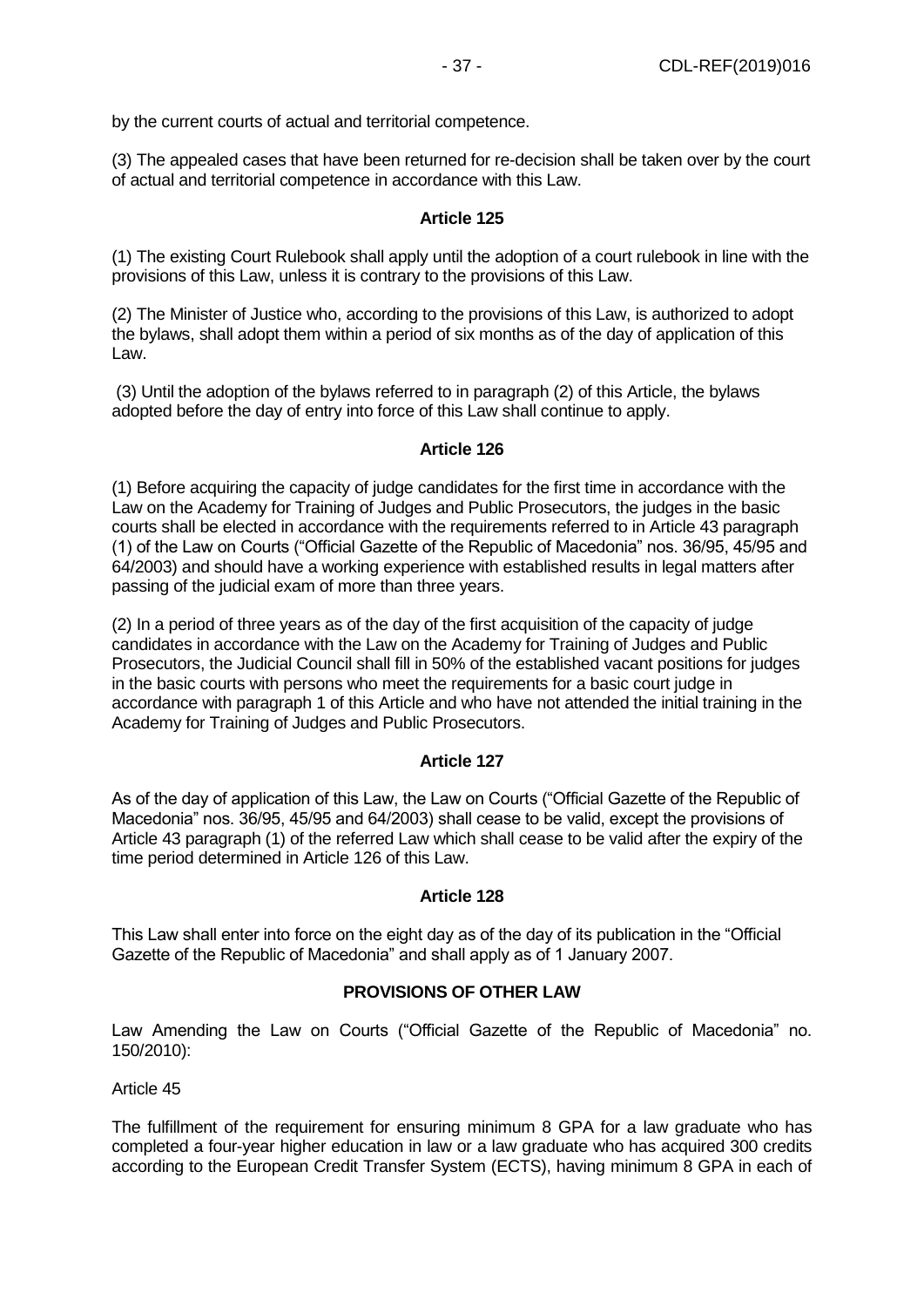the two cycles of the university studies, or who holds a validated diploma for acquired 300 credits from a foreign law faculty as referred to in Article 15 paragraph (2) line 1 of this Law, the obligation for submission of internationally recognized certificate for foreign language referred to in Article 15 paragraph (4) line 1 of this Law and the requirement for conducting integrity and psychological tests referred to in Article 15 paragraph (4) line 3 of this Law shall apply as of 1 July 2013.The special requirements for election of a judge in the basic courts referred to in Article 17 paragraph (1) line 1 of this Law shall commence to apply as of 1 January 2013. In the period from 1 January 2012 to 1 January 2013, the Judicial Council of the Republic of Macedonia shall fill in 50% of the established vacant positions for judges in the basic courts with persons who fulfill the requirements in accordance with Article 45 of the Law on Courts ("Official Gazette of the Republic of Macedonia" nos. 58/2006 and 35/2008), who have not attended the initial training in the Academy for Judges and Public Prosecutors and who have working experience with established results in legal matters after passing the judicial exam of more than three years. The special requirements for election of a judge in the courts of appeal and the Supreme Court of the Republic of Macedonia referred to in Article 17 paragraph (1) lines 2 and 3 of this Law shall apply as of 1 July 2013.

#### Article 46

The fulfillment of the requirement for ensuring minimum 8 GPA referred to in Article 15 paragraph (2) line 1 of this Law and the requirement for knowledge of a foreign language referred to in Article 14 paragraph (4) line 1 of this Law shall not apply to candidates for judges who have been admitted and who have completed the initial training in the Academy for Judges and Public Prosecutors ("Official Gazette of the Republic of Macedonia" no. 88/2010) and to judges elected before commencement of the application of this Law.

#### Article 47

The fulfillment of the requirement for higher education for election of a lay judge referred to in Article 19 paragraph (1) of this Law shall apply as of 1 January 2016. Until the application of the requirement referred to in Article 19 paragraph (1) of this Law related to paragraph (1) of this Article, preference in the election of lay judges shall be given to the candidates with completed higher education.

#### Article 48

The Higher Administrative Court shall commence its operation in accordance with the provisions on the Law on Administrative Disputes. The general requirements for election of judges referred to in Article 45 of the Law on Courts ("Official Gazette of the Republic of Macedonia" nos. 58/2006 and 35/2008) and the special requirements referred to in Article 17 paragraph (2) line 2 of this Law shall apply to the first election of judges in the Higher Administrative Court.

#### Article 49

Articles 43 and 44 of this Law shall commence their application as of the commencement of the application of the provisions of the Law Amending the Law on Court Service.